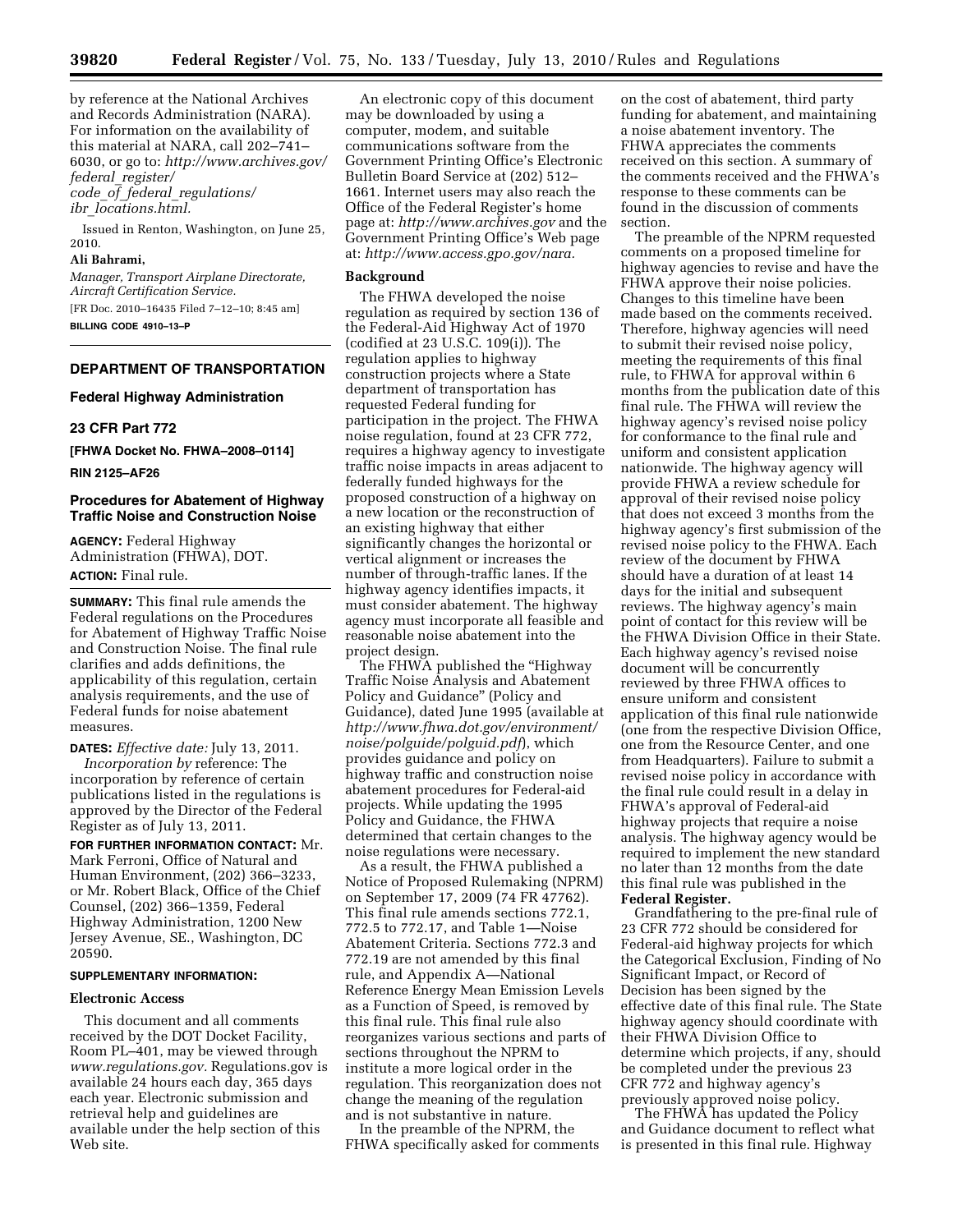agencies should use this document for additional guidance when developing their revised noise policies in compliance with this final rule. To further assist highway agencies in revising their noise policies, the FHWA has developed a policy template for the highway agencies to use if they desire to do so. The updated guidance and optional policy template can be found at: *[http://www.fhwa.dot.gov/](http://www.fhwa.dot.gov/environMent/noise/index.htm) [environMent/noise/index.htm.](http://www.fhwa.dot.gov/environMent/noise/index.htm)* 

### **Discussion of Comments**

The agency received comments from 25 State highway agencies (California, Florida, Georgia, Illinois, Kentucky, Louisiana, Maryland, Massachusetts, Michigan, Minnesota, Mississippi, Missouri, Montana, North Carolina, New Jersey, New York, Ohio, Oregon, Pennsylvania, South Carolina, Tennessee, Texas, Virginia, Washington, and Wisconsin), 1 county highway agency (Anoka County Highway Department, Minnesota), 1 national organization (American Association of State Highway and Transportation Officials (AASHTO)), 7 noise consultants or consulting firms (Bergmann Associates, Inc., Bowlby & Associates, Environmental Acoustics, Inc., Environmental Science Associates, HNTB Corporation, Karel Cubic and Sharon Paul Carpenter), 1 university (East Carolina University), and 1 private citizen (Jennifer Leigh Hanson).

There were several comments received that were general in nature. Three State highway agencies and one private consultant expressed that they generally agreed with the NPRM. One private consultant commented that the numbering of the regulation should not skip the even numbers. The FHWA will retain the numbering sequence that the regulation currently has. One private consultant commented on the parentheses used on the " $A$ " of  $dB(A)$ . It is FHWA's position that since the metric used to assess highway traffic noise levels is the A-weighted decibel, that decibel be illustrated by ''dB'' and the parentheses are needed around the ''A'' to illustrate the A-weighting. The parentheses are commonly used by the highway noise industry and will be retained in the final rule. Two State highway agencies and a university commented that quiet pavements should be allowed as a federally funded noise abatement measure. While the FHWA recognizes the efforts of many State highway agencies and the pavement industries, there are still too many unknowns that currently prohibit the use of pavement as a noise abatement measure. One national organization commented that while they recognize the importance of uniform and consistent application of this regulation nationwide, they encourage the FHWA to incorporate flexibility to accommodate regional and Statespecific needs. The FHWA has incorporated flexibility while setting specific parameters throughout this final rule. There are numerous situations in the final rule where the State highway agency is permitted to completely define a definition or process, or define a definition or process within the parameters set by the FHWA.

Based on comments received, the FHWA has changed the order and titles of several of the sections. The current section 772.17 "Traffic Noise Predication'' is now section 772.9, with the same title. The current section 772.9 ''Analysis of traffic noise impacts and abatement measures'' is now section 772.11, with the title ''Analysis of traffic noise impacts.'' The ''and abatement measures'' of this title has been removed as it is redundant with the noise abatement section. The current section 772.11 ''Noise abatement'' is now section 772.13, with the new title of ''Analysis of noise abatement,'' which keeps consistent with the previous section dealing with the analysis of traffic noise impacts. The current section 772.13 ''Federal participation'' is now section 772.15 with the same title. The current section 772.15 ''Information for local officials'' is now section 772.17 with the same title.

### **Section-by-Section Discussion of Comments**

#### *Section 772.1—Purpose*

In section 772.1, the FHWA is adding the word ''livability'' to this section, not based on comments received, but to incorporate the DOT Secretary's livability initiative.

#### *Section 772.3—Noise Standards*

In section 772.3, no changes have been made to this section based on comments received; however, one State highway agency commented on the difference between the use of the words ''accordance'' and ''conformance.'' The FHWA did not use these two terms to show a difference in meaning, but rather to illustrate agreement between both the regulation and the noise standard.

### *Section 772.5—Definitions*

In section 772.5, three State highway agencies and one private consultant commented that the definitions should be placed in alphabetical order. The FHWA agrees and the definitions are now listed and discussed in this final rule in alphabetical order. Also, one

State highway agency suggested adding a definition for substantial noise reduction. The FHWA disagrees with the addition of ''substantial noise reduction'' since this principle is adequately addressed in the other sections of the final rule.

Benefited Receptor, 10 State highway agencies, 1 national organization, and 5 private consultants commented on the definition of benefited receptor. Eleven commenters generally support the definition with minor or no revisions, with two comments desiring additional flexibility in defining and applying benefited receptors. Three comments concerned the issues of benefited receptors that are impacted and benefited receptors that are not impacted, and two comments were concerned with a discernable 5 dB(A) change in noise versus a perceptible 3 dB(A) change in noise.

The FHWA has changed the definition to indicate that a benefited receptor is a "recipient of an abatement measure that receives a noise reduction at or above the minimum threshold of 5 dB(A), but not to exceed the highway agency's reasonableness design goal.'' The definition retains the 5 dB(A) minimum threshold, but provides flexibility to State highway agencies by allowing the agency to define a benefited receptor as one benefitting from a reduction in noise level that is between 5 dB(A) and the agency's design goal. These changes ensure construction of effective noise abatement measures. Generally, a 5 dB(A) change in noise levels is deemed discernible by a person with normal hearing. Noise abatement activities should result in a discernible 5 dB(A) change in noise level rather than a perceptible 3 dB(A) change in noise level. This approach provides a consistent approach throughout this final rule. State highway agencies will still be able to differentiate between benefiting impacted and non-impacted receivers within their own policies. States may continue weighting impacted receptors greater than non-impacted receptors when making decisions about reasonableness of noise abatement.

Common Noise Environment, seven State highway agencies, one national organization, and three private consultants commented on the definition of common noise environment. The definition was generally supported with minor changes or clarifications requested. Two commenters disagreed with the definition. Based on a comment from the New York DOT, the FHWA has added ''within the same Activity Category in Table 1'' to the definition,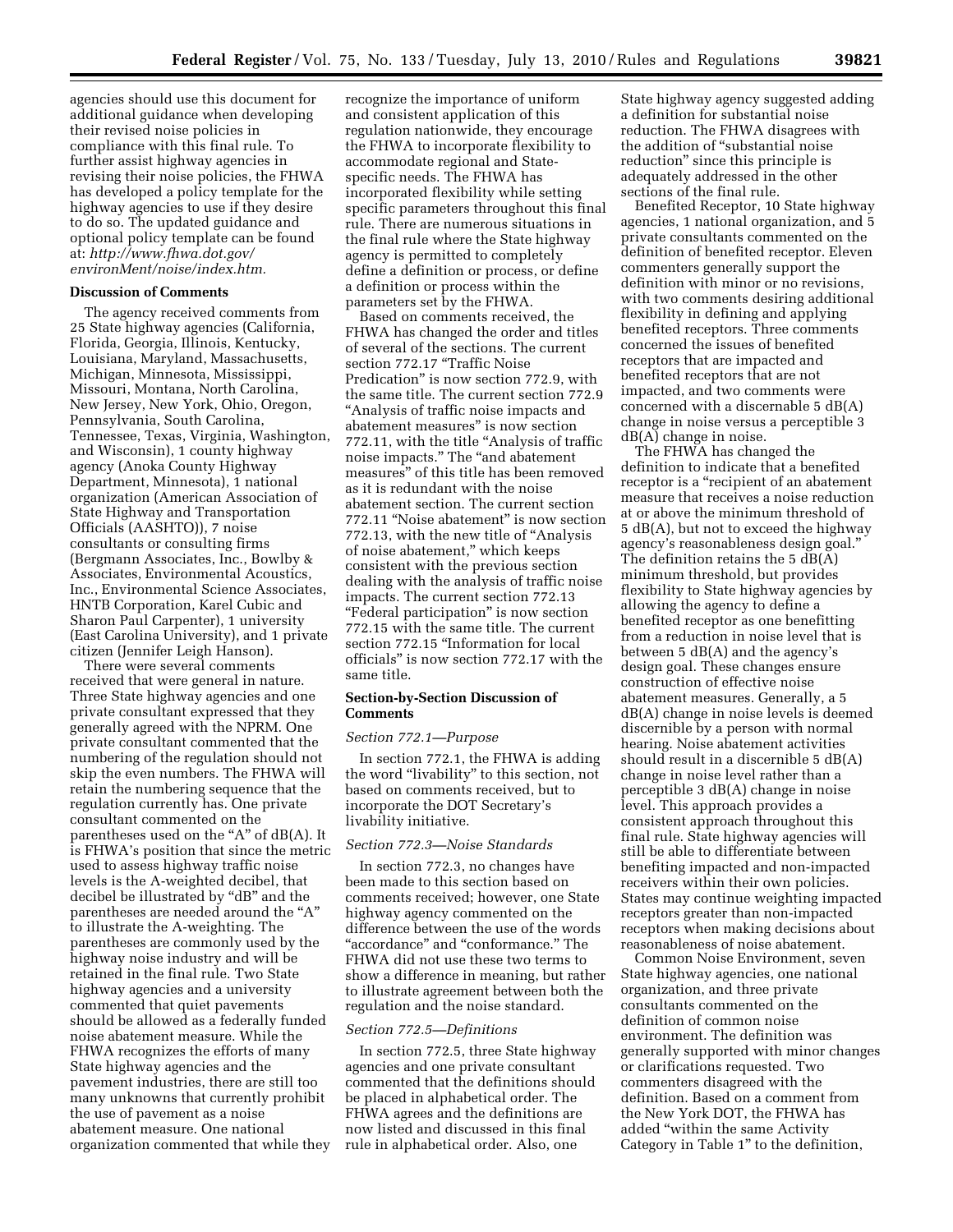with the other comments being addressed in sec. 772.13 Analysis of Noise Abatement. The FHWA is addressing the concept of common noise environment by defining the parameters for cost averaging to ensure cost averaging is applied uniformly and consistently nationwide. States can continue to consider each neighborhood as its own noise environment. The definition allows States flexibility to consider common noise environments within the project. A noise analysis should consider secondary sources, including non-highway noise sources, as part of the common noise environment. The final rule acknowledges that a common noise environment may span an entire project area and requires consideration of a common noise environment for land uses within the same activity category.

Date of Public Knowledge, one State highway agency, one national organization, and one private consultant agreed and supported the addition of this definition. No changes were made based on comments received, however, "CE" and "ROD" were spelled out and "as defined in 23 CFR 771" was added to provide additional clarification.

Noise Reduction Design Goal, based on comments received, the FHWA is defining "noise reduction design goal" to be ''[t]he optimum desired dB(A) noise reduction determined from calculating the difference between future build noise levels with abatement, to future build noise levels without abatement. The noise reduction design goal shall be at least 7 dB(A), but not more than 10 dB(A).'' The FHWA is defining ''Noise Reduction Design Goal'' to remove the disconnect that occurs with a 5 dB(A) substantial decrease criterion and substantial increase criteria's 5–15 dB(A) range.

Design Year, two State highway agencies, one national organization, and a private consultant commented in support of the definition of design year. The FHWA made no changes to this definition in the final rule.

Existing Noise Levels, two State highway agencies, one national organization, and one private consultant commented on the definition of existing noise levels. Most comments expressed support of the definition with minor clarifications. One State highway agency sought additional clarification on what are, and how to address, non-highway traffic noise sources. It is FHWA's position that an effective noise analysis should consider major noise sources in the environment including transportation, industry, and background noise.

Feasibility, two State highway agencies, one national organization, and two private consultants commented on the definition of feasibility. The definition was generally supported with minor revisions. Based on the comments, the FHWA added "considered in the evaluation of" to the definition to clarify that the combination of acoustical and engineering factions shall be examined when considering noise abatement measures. Other comments dealt with how to apply feasibility and therefore are better suited to in sec. 772.13 where feasible noise abatement is further addressed.

Impacted Receptor, four State highway agencies, one national organization, and two private consultants submitted comments generally supportive of the definition of impacted receptor, with minor revisions regarding redundancy, and allowing State highway agencies to define. The FHWA made several changes to this definition. The definition was simplified by removing the text that made it redundant with the definition of traffic noise impacts.

L10, four State highway agencies, one national organization, and two private consultants commented on this definition. Many of the comments recommended the definition be deleted because the metric is obsolete. Although currently the L10 metric is not the most applicable metric to use on highway projects, the L10 and Leq metrics were a part of this regulation from its genesis. As a result, the State of Minnesota has a law requiring the use of L10, and therefore this metric will remain in the final rule with no changes.

Multifamily Dwelling, six State highway agencies, a national organization, and two private consultants generally support the definition of multifamily dwellings with some minor revisions including, allowing the highway agency to define the term, and a request for addition flexibility and additional guidance from the FHWA. Massachusetts DOT disagreed with the definition, indicating that, as proposed, the definition of multifamily structures would skew the cost reasonableness calculations. It is FHWA's position that the purpose of any environmental analysis is to quantify impacts first, and explore methods to mitigate those impacts. The approach of only looking at first floor receptors ignores the possibility that impacts may occur at upper floor residences. The analysis to determine impacts shall be for all outdoor areas of frequent human use, both on the ground and on balconies (if present). This does

not automatically result in feasible and reasonable noise abatement measures being determined for upper lever receptors. When a multifamily dwelling has a common exterior area of frequent human use, each unit of the multifamily dwelling that has access to that common exterior shall be included in the feasible and reasonable analysis. Multifamily development does not ''skew'' the determination of feasible and reasonable noise abatement measures. Providing noise abatement for multifamily development results in noise abatement for a higher number of people who may be using individual or common exterior areas. Frequency of use is not based on a comparison between how a single family dwelling would use their outdoor area versus how a multifamily dwelling would use their outdoor area. This process allows all receptors to be analyzed for noise impacts, and allows all impacted receptors to be considered for noise abatement. To add clarification, the FHWA added ''when determining impacted and benefiting receptors'' to the end of the second sentence.

Noise Barrier, based on comments received, the FHWA is defining "noise" barrier'' to be ''[a] physical obstruction that is constructed between the highway noise source and the noise sensitive receptor(s) that lowers the noise environment, to include stand alone noise walls, noise berms (earth or other material), and combination berm/wall systems.'' Noise barriers have been a longstanding proven noise abatement measure and therefore it is necessary to clarify that a noise barrier can be a wall, berm or a combination berm/wall system.

Permitted, three State highway agencies, one national organization, one county highway department, and one private consultant commented that there should be more of a definite commitment to develop, and therefore suggested renaming this definition ''permitted'' instead of ''planned, designed and programmed.'' There was also a comment to retain flexibility in interpreting a definite commitment. The FHWA agrees, and has changed this definition to "permitted" and removed all references to ''planned, designed and programmed'' from the final rule. The FHWA also added "as evidence by issuance of a building permit'' to the definition.

Property Owner, three State highway agencies, one national organization, and a private consultant generally supported the definition of ''property owner'' with minor changes. The FHWA modifies this definition to include ''holds a title,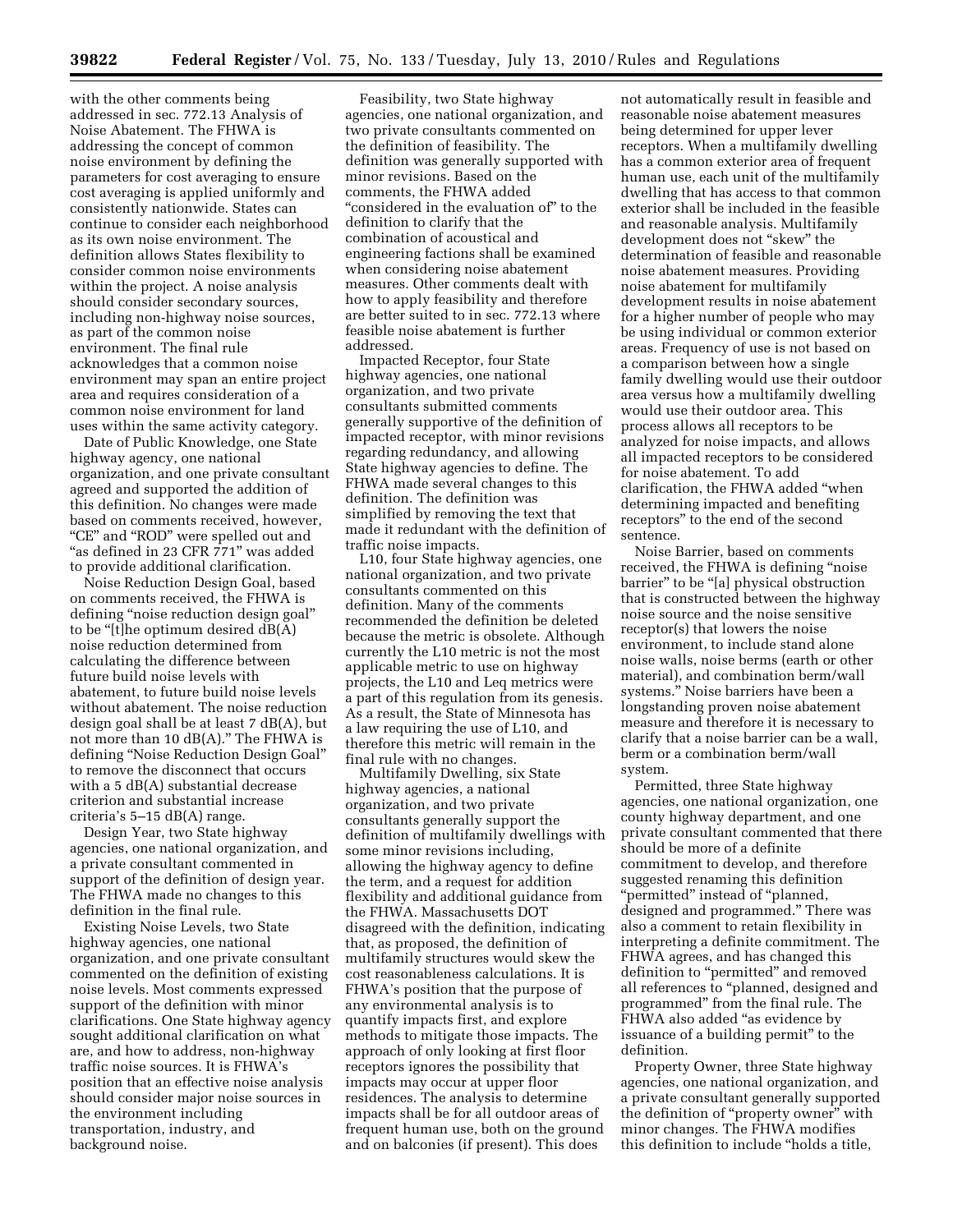deed or other legal documentation of ownership.''

Reasonableness, two State highway agencies, one national organization, and two private consultants commented on the definition of "reasonableness." The definition was generally supported with minor revisions. Based on the comments of a private consultant, the FHWA added ''considered in the evaluation of'' to the definition to clarify that the combination of social, economic and environmental factions shall be considered when considering noise abatement measures. Other comments provided suggested adding that reasonableness is based on common sense and good judgment. It is FHWA's position that this leaves reasonableness open to personal opinion rather than using an objective approach and has not made the suggested change in the final rule.

Receptor, based on changes made from comments received, the FHWA is defining "receptor," to be "a discrete or representative location of a noise sensitive area(s), for any of the land uses list in Table 1.''

Residence, four State highway agencies, one national organization and two private consultants commented on their general approval of this definition for ''residence.'' Additional comments include surveying multifamily residents and the use of a basic unit of measure. A discussion on how to survey multifamily residents is not appropriate for the definition section, but is address later in the final rule.

The NPRM had proposed to define "severe noise impact" in sec.  $772.5(s)$ . Nine State highway agencies, one county highway agency, one national organization, and five private consultants commented on the definition of severe noise impact. Based on the comments received, the FHWA has removed this definition from the final rule due to the conflict from the commenters on size and scale of the range, and since the definition would likely be misinterpreted to mean that the noise levels or noise level increases must fall within those ranges.

The NPRM had proposed to define ''special land use facilities'' in sec. 772.5(e). Seven State highway agencies, one national organization, and three private consultants commented on the definition of ''special land use facilities.'' The FHWA removed this term from the final rule based on changes to the activity categories presented in Table 1. There are now seven activity categories in order to break out various land uses into more appropriate groupings.

Statement of Likelihood, based on changes made from comments received, the FHWA is defining ''statement of likelihood," to be "a statement provided in the environmental clearance document based on the feasibility and reasonableness analysis completed at the time of environmental document is being approval.''

Substantial Construction, six State highway agencies, one county highway agency, one national organization and two private consultants comment on the definition of "substantial construction." The definition was generally supported with recommendations. Based on the comments received, the FHWA is removing from the definition "the filing of a plat plan or an occurrence of a similar action," and the word "original" before "highway." The final rule will retain this definition to help State highway agencies clarify when development must occur for Type II eligibility and for potential Type I reasonableness considerations.

Substantial Noise Increase, based on comments received from eight State highway agencies and two private consultants, the FHWA is defining "substantial noise increase," to be "One of two types of highway traffic noise impacts. For a Type I project, an increase in noise levels of 5 to 15 dB(A) in the design year over the existing noise level.''

Traffic Noise Impacts, four State highway agencies, a national organization, and two private consultants commented on the definition of traffic noise impacts, with general support of the definition. Comments pertained to the inclusion of design year and reference to future condition as well as how to address other noise sources. The FHWA has added ''design year'' and ''design year build condition'' to the final rule. It is FHWA's position that an effective noise analysis should consider major noise sources in the environment including transportation, industry, and background noise. Without a project noise levels may exist that exceed the noise abatement criteria (NAC), but there are no impacts without a project.

Type I Project, 14 State highway agencies, 1 national organization, and 6 private consultants commented on this section. The majority of the comments referenced the use of a 3 dB(A) increase in determining a significant change for a Type I project, followed by the redundancy of the first two sentences, and use of the word "significant." The FHWA has revised this section to remove the first sentence and replace "significant" with "substantial." The use of a 3 dB(A) increase in determining a

substantial change has been removed. The factor for determining a substantial horizontal change is a halving the distance between the noise source and the closest receiver between the existing condition to the future build condition. The factor for determining a substantial vertical change is ''a project that removes shielding therefore exposing the line-of-sight between the receptor and the traffic noise source exposing the receptor to additional traffic noise. This is done by either altering the vertical alignment of the highway or by altering the topography between the highway traffic noise source and the receptor.''

Twelve State highway agencies, 1 national organization, and 4 private consultant firms commented on what constitutes a Type I project for the addition of a through traffic lane or an auxiliary lane. Additional comments were provided on bus lanes, turn lanes, restriping travel lanes, weight stations, toll plazas, ride-share lots, and rest stops. Based on the comments received, the FHWA changed the definition of Type I project to now include bus lanes as through traffic lanes. The definition further clarifies that left turn lanes are not considered an auxiliary lane, and additional qualifying activities were added including "restriping existing pavement for the purpose of adding a through-traffic lane or an auxiliary lane'' and ''the addition of a new or substantial alteration of a weigh station, rest stop, ride-share lots and toll plaza.'' Finally, the FHWA adds clarifying language to make clear that "if a project is determined to be a Type I project under this definition then the entire project area as defined in the environmental document is a Type I project.''

Five State highway agencies and one private consultant supported this section and suggested moving the addition of new interchanges or ramps to an existing facility to its own subsection. The FHWA agrees. The final rule will reflect that the ''addition of new interchanges or ramps added to a quadrant to complete an existing partial interchange'' will be its own section under the Type I definition.

Type II Project, one State highway agency and one private consultant commented that they were in support of this section on Type II projects. One State highway agency commented that it is not necessary for a State highway agency to develop a Type II program. The FHWA disagrees and did not change this section in the final rule. As supported in the 1995 guidance document, a Type II noise abatement program is appropriate to ensure statewide consistency.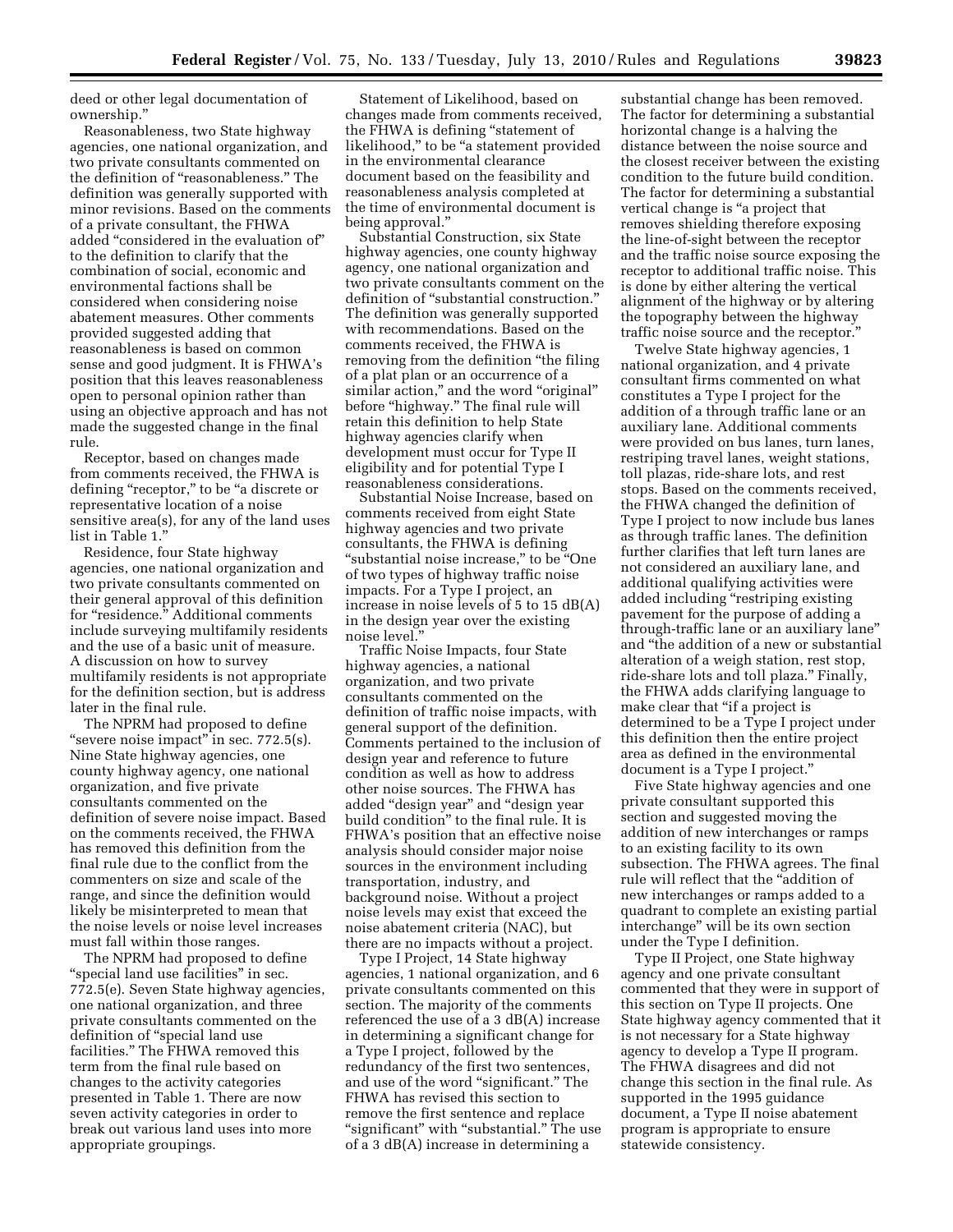Type III Project, nine State highway agencies and two private consultants commented on the creation of a Type III project. The majority of the comments were in support of the Type III project type, with some asking FHWA to provide examples of Type III projects and to develop a template for documenting Type III. One commenter requested clarifying that Type III projects do not need a noise analysis performed. The FHWA agrees and, as a result, added ''Type III projects do not require a noise analysis'' to the definition of a Type III project. Examples of Type III projects and a template for documenting Type III projects will be provided in FHWA guidance.

### *Section 772.7—Applicability*

Two State highway agencies and a private consultant expressed support for the expansion of this section of the regulation. In sec. 772.7(a)(1), one State highway agency expressed support for the proposed change, but a private consultant requested additional clarification because item (1) requires applicability for any project requiring ''FHWA approval regardless of funding sources.'' Therefore, a highway agency, other than the State DOT, such as a county or local highway agency is required to comply with 23 CFR 772 when one of its projects involves a new or modified access to an Interstate highway. This is a correct interpretation of what the FHWA intended, therefore no changes to this section were made.

In sec. 772.7(a)(2), one State highway agency expressed support for this provision in the regulation. This applies to all Federal and Federal-aid highway projects authorized under Title 23, United States Code. Therefore, this regulation applies to any highway project or multimodal project that is funded with Federal-aid highway funds. A county highway agency stated that the above statement appears to contradict the statement made under the Regulatory Flexibility Act that the proposed rule would not have a significant economic impact on a substantial number of small entities. The rulemaking addresses the obligation of Federal funds to States for Federalaid highway projects. As such, it affects only States, and States are not included in the definition of small entity set forth in 5 U.S.C. 601. Therefore, the Regulatory Flexibility Act does not apply and the FHWA certifies that the final rule would not have a significant economic impact on a substantial number of small entities. Local public agencies have never had an exemption from complying with 23 CFR 772. The

proposed rule does not present a new economic impact. The proposed changes in the rule will not result in an increase in the likelihood of construction of noise abatement.

In sec. 772.7(b), no comments were received, but the FHWA has modified this section in the final rule to provide additional clarification and to tie into the proposed requirement in the NPRM that this final rule will require State highway agencies to revise their noise polices in conformance with this final rule. The section now states ''For FHWA approval, the highway agency shall develop noise policies in conformance with this regulation and shall apply these policies uniformly and consistently statewide."

Section 772.7(d) was proposed in the NPRM as sec.  $772.7(c)(1)$ , and is now listed as sec. 772.7(d). Two State highway agencies commented on this section. While one expressed support, the other State highway agency requested clarification on the intent of the section regarding use of State-only funds to avoid noise abatement. It is FHWA's position that the rule applies to any Federal or Federal-aid project. This means that the regulation applies to any project that includes a Federal action. No changes were made to this section.

Section 772.7(e) was proposed in the NPRM as sec.  $772.7(c)(2)$  and is now listed as sec. 772.7(e). A national organization, eight State highway agencies, and three private consultants commented on this section. Some comments offered support for this clarification of Type II program requirements, while others questioned the need for a priority system and the status of States that already have a system in place. A private consultant recommended insertion of language that the ranking system serves as a guide, but not a requirement for selection for funding. A State highway agency requested a template for a priority system. The FHWA disagrees with the need to incorporate the ranking of potential Type II project as language in the final rule. State highway agencies will submit their existing ranking system to FHWA for approval when they submit their updated noise policies. The concept of a priority system is not new. This is a longstanding practice on the part of States with active Type II programs. The priority system restricts construction of ''political'' noise barriers under the guise of a Type II program when a State does not actually have a Type II program in place and has no intent of developing a Type II program. The priority system ensures uniform and consistent application of this provision of the rule.

The following was added to this section ''The highway agency shall re-analyze the priority system on a regular interval, not to exceed 5 years.'' A private consultant recommended adding a new section (3) to include "If a highway agency chooses to participate in a Type II program, the highway agency must have a statewide outreach program to inform local officials and the public of the items in  $\S 772.15(a)(i)$ –(iv)." If States choose to participate in a Type II program, they should also act to encourage local communities to enact noise compatible land use planning to limit the expenditure of Federal highway dollars to construct Type II noise barriers in the future. The FHWA agrees with the concept, but not with the application of this idea. The circumstances that lead to a Type II project occurred in the past. State highway agencies should take the opportunity of a Type II project to inform local officials about noise compatible planning concepts to avoid future Type I projects. The development of this outreach effort should be a part of any Type II program.

Section 772.7(f), was proposed in the NPRM as sec.  $772.7(c)(3)$  and is now listed as 772.7(f). A State highway agency and a private consultant requested a listing of the types of projects classified as Type III. The FHWA believes the rule clearly states that Type III projects are any project that falls outside the definition of a Type I or Type II project. The FHWA noise guidance provides additional information on this topic. A private consultant suggested adding language that NEPA may require noise analysis on Type III projects. A State highway agency recommended changing ''not required" to "optional." The FHWA declines to make these changes in the final rule. The proposed and final language does not prohibit States from performing a noise analysis on Type III projects if they determine an analysis is necessary due to unusual characteristics of a particular project. Two State highway agencies commented on this section. One recommended elimination of Type III as a descriptor and the other expressed approval of the new designation. The FHWA retains the Type III project designation with no changes.

## *Section 772.9—Traffic Noise Prediction*

Section 772.9, traffic noise prediction, is sec. 772.17 in the existing regulation. Moving the traffic noise prediction section from 772.17 to 772.9 was done to place the activities associated with traffic noise prediction in chronological order with the overall procedures for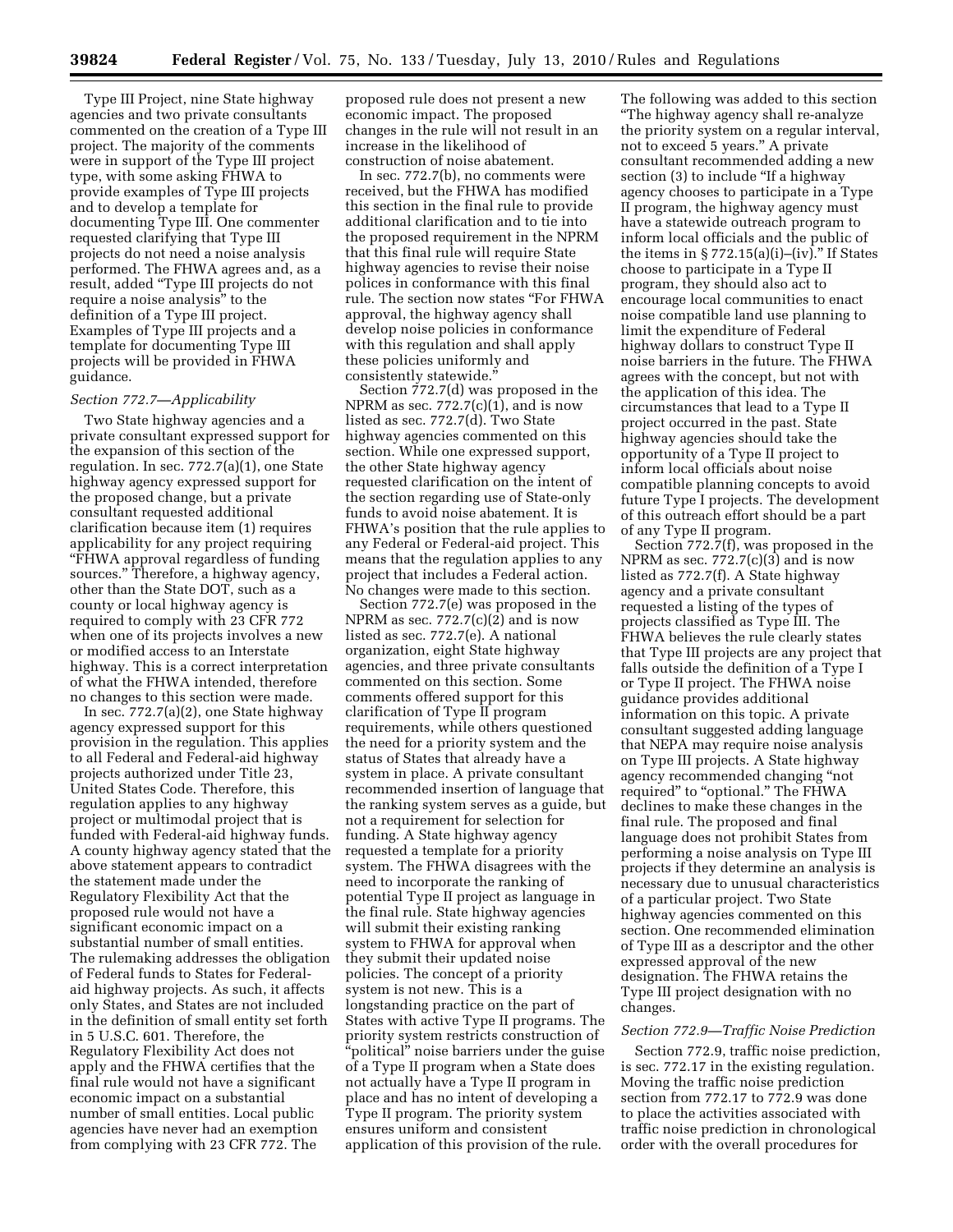abating highway traffic noise. Due to the new numbering of this section, the provisions presented below are numbered and identified as presented in this final rule and not how they were presented in the NPRM.

In sec. 772.9(a), one State highway agency and a private consultant commented that FHWA should continue to require use of the Traffic Noise Model (TNM) and remove reference to other models that may be compatible with TNM until alternate models are tested and approved for use through a change in the regulation. These entities further commented that FHWA should limit use of TNM to the most recent version. It is FHWA's position that the provision in the regulation to use other models determined compatible with TNM must appear in the regulation so that FHWA may work with other software developers in their efforts to implement the TNM acoustic code if their noise models for testing and approval. Therefore, "or any other model determined to by the FHWA to be consistent with the methodology of the FHWA TNM'' will remain in the final rule. Lastly, the FHWA will update this regulation as necessary to require use of updated versions of the TNM.

Ten State highway agencies, a national organization, and two private consultants expressed concerns about proposed restrictions on use of the TNM Lookup Tables; four State highway agencies recommended additional restrictions on the use of the TNM Lookup Tables, and one State highway agency along with three private consultants recommended eliminating use of the Lookup Tables, or developing a replacement. This final rule eliminates use of the TNM Lookup Tables in either form to predict noise levels on Federal or Federal-aid projects. The FHWA developed the Lookup tables to provide TNM users with a simple screening tool for highway analyses. The tables were to supplement TNM to obtain quick estimates. The intended use of the estimates is to inform planners about the potential scope of their project, or to educate the public. The Lookup Tables are not a substitute for the TNM or for routine use in performing a noise analysis. Many practitioners started using the Lookup Tables due to long calculation times inherent with the use of the FHWA TNM when compared with the previous model. However, the dramatically increased speed of computers currently available on the market reduces the model run times to a fraction of what could be accomplished a few years ago. Further, a narrow interpretation of the previous rule indicates the changes to the

regulation requiring use of the FHWA TNM eliminated the option to use the TNM Lookup Tables. However, use of the TNM Lookup Tables continued as a legacy. The FHWA has removed this provision proposed in the NPRM from this final rule. The FHWA clarifies through this final rule that the TNM Lookup Tables are not an acceptable model for use on Federal or Federal-aid highway projects. The FHWA will not update the TNM Lookup Tables for future versions of the FHWA TNM. The FHWA will retract the allowable use of the TNM Lookup as it has outlived its intended use.

In sec. 772.9(b), two State highway agencies and a university commented that quieter pavement should be allowed as a mitigation measure. As previously discussed, it is FHWA's position that there are still too many unknowns regarding the viability of quieter pavements as a mitigation measure. However, State highway agencies, the pavement industry, and the FHWA are researching various parts of this overall initiative. The FHWA is actively researching how to better incorporate more specific pavement types in the FHWA TNM. As a result the FHWA added this provision which states, "average pavement type shall be used in the FHWA TNM for future noise level prediction unless a highway agency substantiates the use of a different pavement type for approval by the FHWA.'' However, the FHWA is actively seeking highway agencies to assist in our research to better account for pavements in the FHWA TNM by engaging themselves in the experimental use of the specific pavement types currently in the FHWA TNM on projects.

In sec. 772.9(c), six State highway agencies, a national organization, and two private consultants questioned restrictions or wanted additional clarification on the use of noise contours. The final rule ties use of noise contours to information provided to local officials to satisfy sec. 772.17 Information for Local Officials and permits use of contours for some preliminary studies.

## *Section 772.11—Analysis of Traffic Noise Impacts*

Section 772.11, titled "analysis of traffic noise impacts,'' was sec. 772.9 in the proposed regulation. The FHWA has removed ''and abatement measures'' from the title of this section since sec. 772.13 of the final rule now deals with abatement measures. Due to the new numbering of this section, the provisions presented below are identified as presented in this final rule

and not how they were numbered in the NPRM. This and other organizational changes were done in response to a comment from a private consultant, who indicated that this section should separate the analysis and abatement portions into their respective sections of the regulation, and pointed out that there is a long-standing disconnect between the intent of this portion of the regulation and the practice of most State highway agencies in applying the regulation. The first condition is "where" no exterior activities are to be affected by the traffic noise.'' The typical application would be an apartment building with no outdoor balconies, patios, or common grounds activity areas. The second condition is ''where the exterior activities are far from or physically shielded from the roadway in a manner that prevents an impact on exterior activities.'' The implication of the second condition is that if the apartment, pool, and playground are on the side of the building away from the highway then one would need to consider the interior of the apartments facing the highway as Activity Category E. Few State highway agencies currently consider apartments as Category E. Instead, they analyze the playground and pool as exterior Category B, find that they are not impacted, and then fail to consider abatement for the apartments.

In sec. 772.11, one State highway agency had a general comment requesting that FHWA provide an opinion on a highway agency changing its definition of ''substantial increase.'' It is the opinion of the FHWA that highway agencies may decide at its discretion to change established criterion within the allowable requirement of this final rule. However, highway agencies should consider past practices and the possible consequences of any changes they make to their noise policy and procedures.

No comments were received on sec. 772.11(a), but to provide clarification on how to analyze projects, the FHWA added sec.  $772.11(a)(1)$  "For projects on new alignments, determine traffic noise impacts by field measurements'' and sec.  $772.11(a)(2)$  "for projects on existing" alignments, prediction of existing and design year traffic noise impacts.

In sections 772.11(a)(1) and (a)(2), three State highway agencies and two private consultants requested rewording of this section to clarify determination of existing and future noise levels. The final rule clarifies that existing levels are determined through measurement or prediction. This is because there are times when the "existing" condition and the current year are not the same year.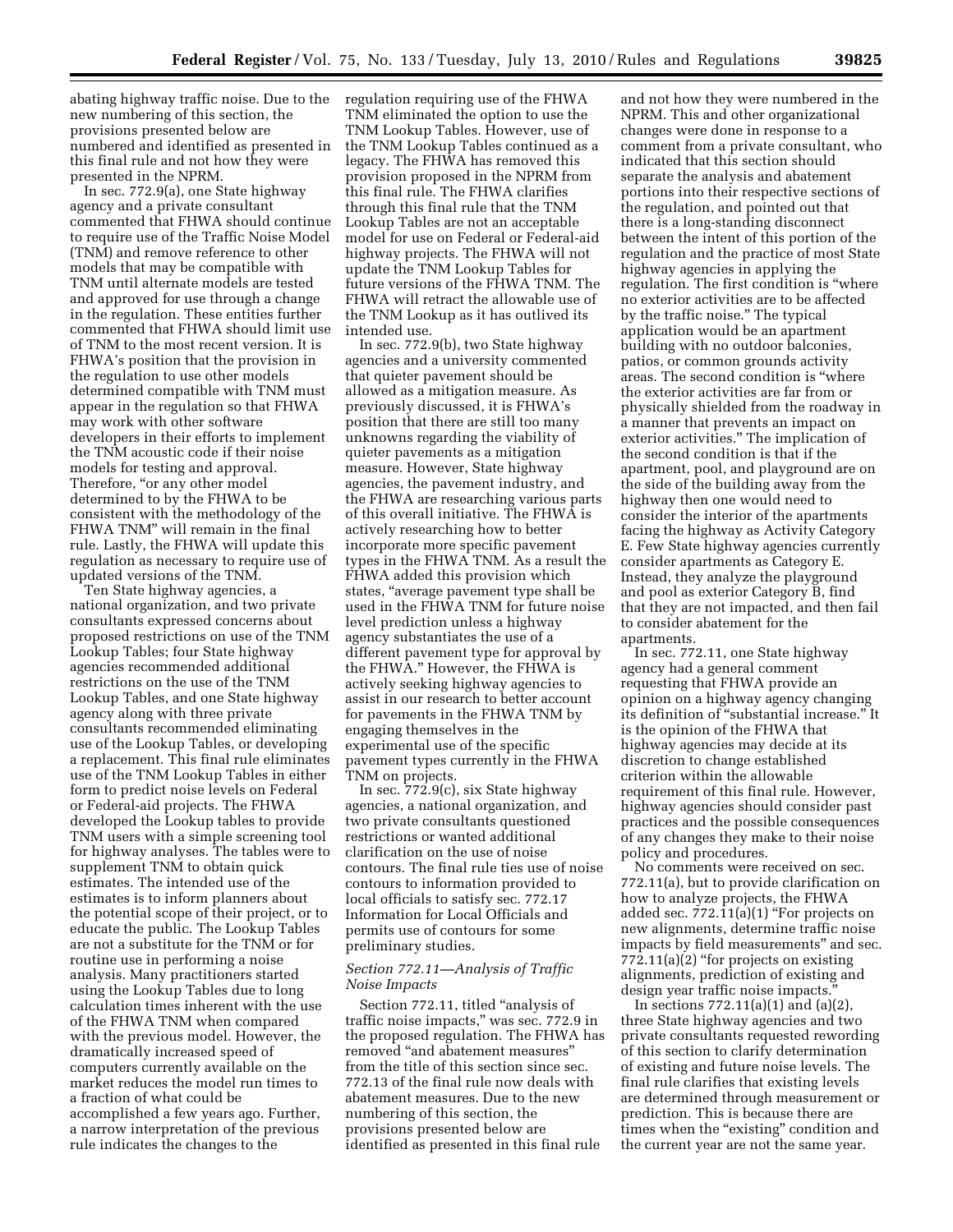In this case, predicting existing noise levels is necessary. The final rule clarifies prediction of future noise levels. A State highway agency requested clarification on determining existing noise levels on new alignment projects; the final rule covers new alignment and modification of existing alignment scenarios.

Two private consultants commented on sec. 772.11(b). One requested a definition of frequent human use and the other recommended a connection between exterior areas and frequent human use. The FHWA did not provide a definition for frequent human use, but did make the connection between exterior areas and frequent human use, by stating ''In determining traffic noise impacts, a highway agency shall give primary consideration to exterior areas where frequent human use occurs.'' The FHWA also moved this provision to sec. 772.11 Analysis of traffic noise impacts.

In sec.  $772.11(c)(1)$ , one State highway agency expressed support for this provision while a second State highway agency requested expansion of the language to allow analysis of a single worst-case alternative in place of similar multiple project alternatives. It is FHWA's position that the language in the final rule does not preclude analysis of a worst-case scenario during preliminary engineering and early environmental studies; however, the highway agency must analyze all alternatives under detailed study as part of a final noise analysis.

Under sec. 772.11(c)(2), one national organization, four State highway agencies, and one private consultant sought additional clarification on the level of analysis necessary for various land use categories and project alternatives. They also suggested deemphasizing land uses previously listed in Activity Category C, which are primarily commercial activities. It is the FHWA's position that this provision of the rule does not require a separate noise analysis for each Activity Category. The rule requires that the noise analysis include a complete noise analysis of all land uses inside the project study area. Past practice of many highway agencies was to ignore certain Activity Categories, particularly Category C, because the highway agency determined that it is not reasonable to provide noise abatement for that Activity Category. Reasonableness decisions cannot precede determination of impacts. The regulation first requires consideration of impacts, then consideration for abatement. The focus of a noise analysis has always been, and will continue to be, on exterior areas of frequent human use. Consideration of

Activity Category C land use is unlikely to result in a large increase in the number of receivers within a noise model because Category C receptors do not necessarily have areas of frequent human use.

In sec.  $772.11(c)(2)(i)$ , three State highway agencies and two private consultants commented on Activity Category A, offering general support or minor wording changes. One of the State highway agencies requested additional clarification on when to start the process to designate a land use as Category A and suggested that this may work better through inter-agency consultation rather than through FHWA approval. The FHWA has determined the recommended wording changes are unnecessary. It is appropriate for the determination of Activity Category A receptors to occur early in the process and through the inter-agency consultation process; however, the final determination for this designation remains a FHWA decision. To further clarify Activity Category A, ''the exterior impact criteria for lands \* \* \*.'' has been added to this provision.

In sec.  $772.11(c)(2)(ii)$ , in response to comments received, the designation of Activity Category B has been revised to include the exterior criteria for only residential land uses. The provision states, "[t]his activity category includes the exterior impact criteria for singlefamily and multifamily residences.''

In sec.  $772.11(c)(2)(iii)$ , eight State highway agencies, one national organization, and one private consultant commented their general support of this provision and requested that FHWA provide a standardized method to evaluate reasonableness for special land use facilities. The term ''special land use facilities'' has been removed from the final rule. There are several logical and fair ways to evaluate certain types of land use, one approach is the Florida Department of Transportation's method. The FHWA will provide examples of other methods in the updated noise guidance document. The final rule changes references from special land uses to the actual activity category based on the reorganized Table 1. To provide additional clarification, the designation of Activity Category C has been revised to include a variety of land use facilities as listed in Table 1. This provision states "Activity Category C. This activity category includes the exterior impact criteria for a variety of land use facilities. Each highway agency shall adopt a standard practice for analyzing these land use facilities that is consistent and uniformly applied statewide.''

In sections  $772.11(c)(2)(iv)$ ,  $(v)$ , and (vi), three State highway agencies and three private consultants offered comments on this section. Two highway agencies offered general support, however, the remaining highway agency and the private consultants offered suggestions on consideration of commercial land use in a noise analysis. The final rule modifies Table 1 to segregate certain commercial land use from noise generating commercial and industrial land uses.

One private consultant requested additional clarification on the timing of interior noise studies in sec. 772.11(c)(2)(iv). The consideration for the analysis may occur prior to noise monitoring. It is FHWA's position that the noise analyst should be able to identify interior locations that require monitoring during preliminary field work while developing a monitoring plan. One national organization and eight State highway agencies requested additional clarification on the analysis requirements for interior areas. It is FHWA's position that an interior analysis is only required when all exterior analysis alternatives are exhausted or in cases where there are no exterior activities. To provide extra clarification on which land use categories can be considered for an interior noise analysis, the FHWA has indicated "exterior" and/or "interior" within each Activity Category.

In sec.  $772.11(c)(2)(v)$ , in response to comments received, the designation of Activity Category E has been revised to address the exterior impact criteria for less noise sensitive developed lands.

In response to comments received, a new Activity Category F was created in sec. 772.11(c)(2)(vi) to include developed lands that are not sensitive to highway traffic noise.

In sec.  $772.11(c)(2)(vii)$ , the FHWA provided clarification on undeveloped lands. Undeveloped lands were listed as Activity Category D in the NPRM, but due to the changes to Table I, undeveloped lands are now listed under Activity Category G in this final rule. Three State highway agencies commented that this section is overly broad for considering whether a property is planned for development and suggested limiting this consideration to issuance of a building permit. This final rule has revised the existing regulation to limit consideration to the issuing of a building permit. Five State highway agencies requested further clarification on the purpose of predicting noise levels on undeveloped land. It is FHWA's position that providing local officials with the best estimate of future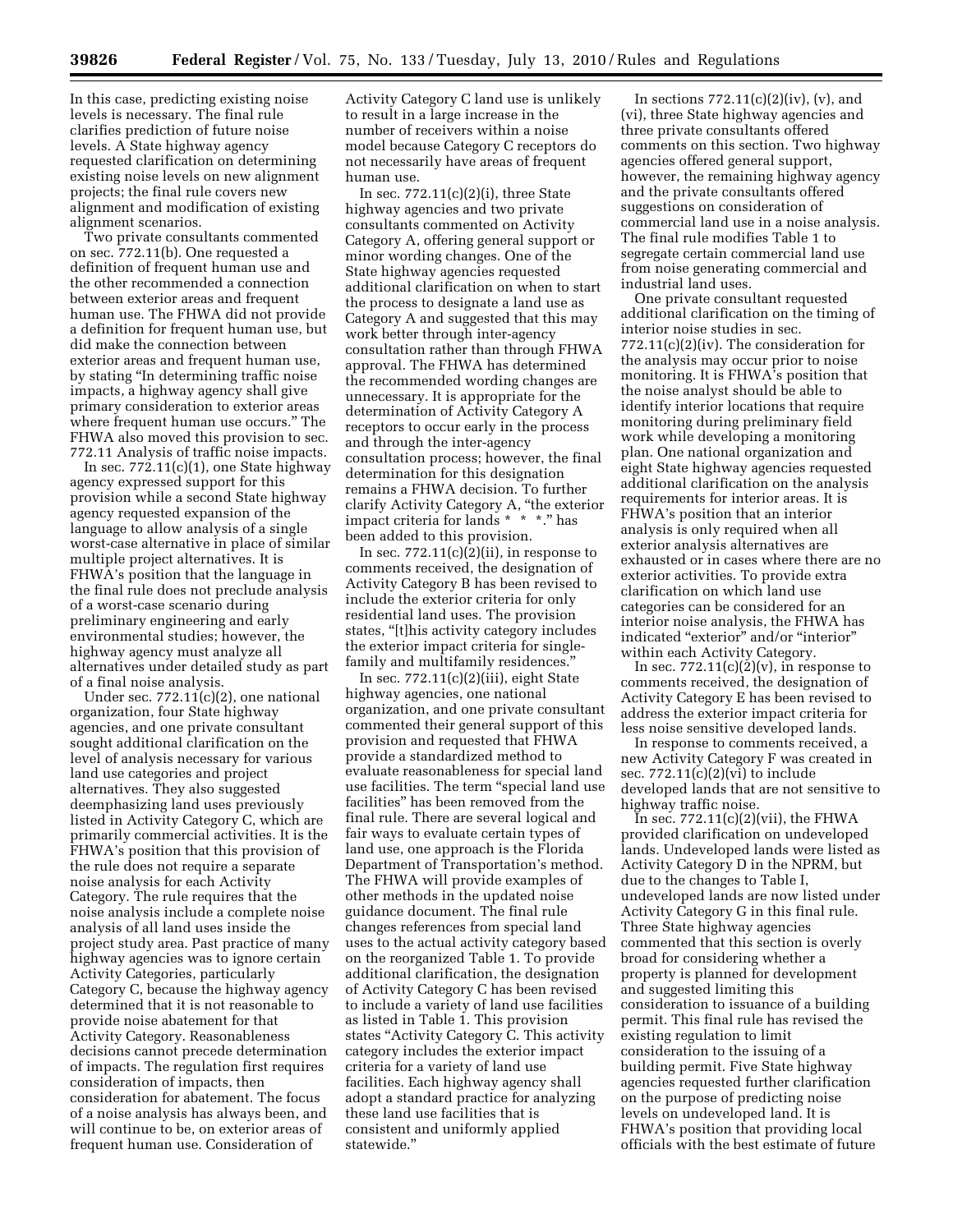noise levels on undeveloped land is a longstanding requirement of 23 CFR 772 and is necessary to help avoid future noise impacts due to incompatible development. The Pennsylvania DOT commented that predication of noise levels for undeveloped lands which contain threatened or endangered species could become problematic when coordinating with resource agencies. It is important to remember that 23 CFR 772 is concerned with noise impacts on the human environment. Extrapolation of impact thresholds within the regulation to other species requires an incorrect interpretation of the regulation and the NAC. Additionally, concern about the effects of highway noise and actual impacts to species resulting from highway noise may occur in the absence of a noise analysis. Also, the current zoning of a property is an indicator of future development, but the zoning may change. The purpose of the information provided to local officials is avoiding future noise impacts. Section 17 of the final rule details the analysis requirements for information for local officials. As a result the FHWA has replaced ''planned, designed and programmed'' with ''permitted.'' Section 772.11(c)(2)(vii)(A) indicates that the date of issuance of a building permit shall be by the local jurisdiction or by the appropriate governing entity. Section 772.11(c)(2)(vii)(B) indicates that if ''undeveloped land is determined to be permitted, then the highway agency shall assign the land to the appropriate Activity Category and study it in the same manner as developed lands in that Activity Category.'' This is to ensure that a noise analysis is done for the permitted land use. Section  $772.11(c)(2)(vii)(C)$  indicates that noise levels shall be determined in accordance with sec. 772.17(a).

The FHWA received no comments on sec.  $772.11(d)$  and  $(d)(1)$ , but the FHWA wanted to clarify the intent of this section, sec. 772.11(d) now states "the analysis of traffic noise impacts shall include a(n):". This was done to clarify that  $772.11(d)(1)$  to  $(4)$  all must be a part of a noise analysis.

To provide additional clarification, the FHWA has added sections 772.11(d)(2) and 772.11(d)(3) on validation and the noise meter type to be used on projects. Section 772.11(d)(2) states ''For projects on new or existing alignments, validate predicted noise level through comparison between measured and predicted levels'' and sec. 772.11(d)(3) states ''Measurement of noise levels. Use an ANSI Type I or Type II integrating sound level meter.'' The inclusion on the type of noise meters to be used on a Federal-aid

highway project is a result of industry standard and the FHWA guidance on which type of meters should be used.

Thirteen State highway agencies, a national organization, two private consultants, and a private individual expressed concern about the 500' study area as proposed in sec.  $772.11(d)(4)$ . The final rule eliminates this provision and instead requires State highway agencies to determine project limits to determine all traffic noise impacts for the design year. This section now states ''Identification of project limits to determine all traffic noise impacts for the design year for the build alternative. For Type II projects, traffic noise impacts shall be determined from current year conditions.'' Two State highway agencies and one private consultant commented on sec. 772.11(d)(4), indicating that this section is inconsistent in that it discusses evaluation of impacts prior to a determination of future noise levels. This approach in the regulation may lead to some confusion. The FHWA reorganized the final rule to include separate sections requiring determination of noise levels and evaluation of noise impacts. Three State highway agencies commented that a disconnect occurs with a 5 dB(A) substantial decrease criterion and a substantial increase criteria in the range of 10–15 dB(A). The FHWA is clarifying that a 5 dB(A) reduction meets the acoustic feasibility requirement. Essentially, this reduction means that the noise abatement measure decreases noise impacts, but may not be optimal. To address this, FHWA introduces a design goal reasonableness criterion in the final rule. The final rule also expands substantial increase to a range of 5–15 dB(A). This provides States with additional flexibility to define substantial increases. Three State highway agencies and two private consultants requested clarification or removal of the phrase ''lower threshold limit,'' in sec. 772.11(d)(3)(ii). The final rule clarifies this issue by stating in that, ''[t]he substantial noise increase criterion is independent of the absolute noise level.'' In the past, some highway agencies applied the substantial noise increase criterion by linking it to an absolute noise level, meaning that a substantial noise increase was only considered from that absolute noise level or higher noise level. Typically a highway agency's noise policy would state ''a substantial noise increase occurs when the design year noise level results in an increase of 15 dB(A) or more over existing noise levels as long as the predicted noise level is 55 dB(A) or

above,'' or something similar. This language represented a misapplication of 23 CFR 772 and the noise guidance, and could result in situations where receptors may experience noise increases of more than 15 dB(A), but there would not be a substantial impact. Any noise increase that meets or exceeds that State highway agency criteria for a substantial increase is an impact, regardless of the absolute noise level.

### *Section 772.13—Analysis of Noise Abatement*

Section 772.9(a) of NPRM has been moved to sec. 772.13(a) based on comments received. Three State highway agencies recommended wording changes to this section. The final rule uses "abate" rather than ''mitigate'' to clarify that the focus of the regulation when dealing with impacts is in on abatement of impacts rather than mitigation of impacts. The FHWA added for clarification ''when traffic noise impacts are identified, noise abatement shall be considered and evaluated for feasibility and reasonableness.''

No comments were received on section 772.13(b), which in the NPRM was section 772.11(a) but the FHWA has revised it to stress that primary consideration is given to exterior areas where frequent human use occurs. Five State highway agencies expressed concerns with section 772.11(b) of the NPRM which states ''In situations where no exterior activities are to be affected by the traffic noise, or where the exterior activities are far from or physically shielded from the roadway in a manner that prevents an impact on exterior activities, a highway agency shall use Activity Category E as the basis for determining noise impacts,'' may result in additional interior analysis requirements. The FHWA agrees and has eliminated this section in the final rule.

Three States and one private consultant expressed support for including sec.  $772.12(c)(1)$  in the rule. In sec. 772.13(c)(2), a private consultant commented on including a new provision on the proper use of absorptive treatment on noise barriers. As a result, the FHWA added sec.  $772.13(c)(2)$ , which states, "If a highway" agency chooses to add absorptive treatments to a noise barrier as a functional enhancement, the highway agency shall adopt a standard practice for using absorptive treatment that is consistent and uniformly applied statewide.'' It is FHWA position that if a highway agency wants to use absorptive treatments on noise barriers, that they develop a standard practice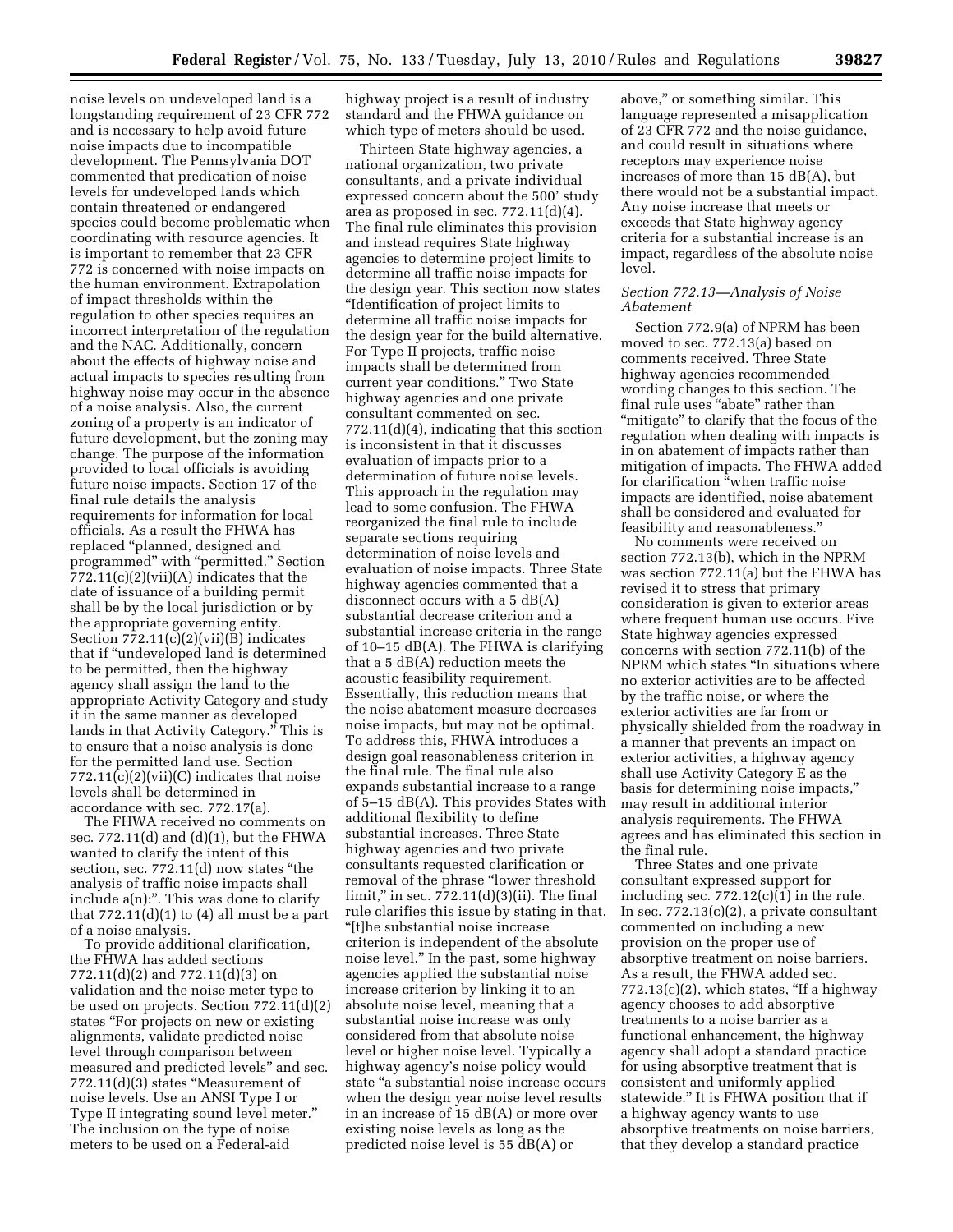listing what situations the highway agency will consider absorptive treatments.

In sec. 772.13(d)(1), seven State highway agencies, one national organization, six private consultants, and one private individual commented on this section. Comments were primarily about application of the ''majority'' requirement to the entire project rather than to each neighborhood or increasing the substantial reduction criterion to a higher threshold. It is FHWA's position that highway agencies should make noise abatement decisions on a neighborhood basis when determining achievement of a substantial reduction. Considering all noise abatement measures in a project could penalize some neighborhoods where noise abatement is clearly effective because it is not possible to provide an effective design for a different neighborhood. Similarly, considering all noise abatement measures in the project jointly may result in construction of noise abatement that is not feasible at some locations because of highly effective abatement at other locations within the project. The FHWA does not advocate, or support for funding, construction of ineffective noise abatement measures.

A private consultant commented that the 5 dB(A) threshold for acoustic feasibility is too small. As such, the final rule clarifies that 5 dB(A) is the minimum requirement for a feasible barrier. The final rule also incorporates a new reasonableness criterion that each highway agency must establish a design goal of 7–10 dB(A). Further explanation of reasonableness design goal can be found in the discussion of 772.13(d)(2)(iii). Changes to this section in the final rule provide greater flexibility to States to identify a targeted number of impacted receivers necessary for a noise abatement measure to meet feasibility requirements. The FHWA has added the following, ''The highway agency shall define, and receive FHWA approval for, the number of receptors that must achieve this reduction for the noise abatement measure to be feasible and explain the basis for this determination.''

A State highway agency proposed averaging feasibility over the entire project. It is FHWA's position that averaging feasibility across the project to obtain a majority is a flawed approach to evaluate acoustic feasibility as it may result in construction of barriers that are not acoustically feasible. To take the example to the extreme, it is possible that one neighborhood could have 100 percent acoustic feasibility while a

second has 0 percent acoustic feasibility and the State highway agency would build no barriers because there was no majority of receptors that achieved a 5 dB(A) reduction.

In sec. 772.13(d)(1)(ii), three State highway agencies and a private consultant requested additional clarification on what "safe" means. A private consultant recommended listing the non-acoustical feasibility factors to consider. Additional clarification will be provided in the guidance document. However, the final rule includes the factors to consider for feasibility. The following sentence was added ''Factors to consider are safety, barrier height, topography, drainage, utilities, and maintenance of the abatement measure, maintenance access to adjacent properties, and access to adjacent properties (*i.e.* arterial widening projects).''

In sec.  $772.13(d)(2)$ , one State highway agency commented that FHWA should establish the reasonable cost of abatement for all States. The FHWA disagrees with this comment. The final rule requires States to develop cost reasonableness criteria based on historical construction cost as published in the NPRM. This is necessary to accommodate the spectrum of costs for various States and the various approaches States take to quantify construction costs. For example, some States only consider the cost of post, panels, and foundations when estimating the construction cost of a noise barrier, while others may include other factors such as design, maintenance of traffic, clearing and grubbing, etc. A State highway agency and a private consultant recommended placing cost as the primary cost reasonableness criterion. The final rule has three reasonableness criteria State highway agencies must consider: cost effectiveness, desires of the public, and design goal. A State may determine the abatement measure is not reasonable if it does not meet any of the three criteria. A county highway agency expressed concern that only the State would determine the reasonableness factors in the State noise policy and recommended a broader definition of reasonableness. The rule intentionally provides a narrow selection of reasonableness factors to ensure uniform and consistent application of the rule nationwide. Similarly, each State highway agency noise policy will list reasonableness factors considered by the State on all projects within the State regardless of jurisdiction to ensure statewide uniform and consistent application of the noise policy. State highway agencies may not tailor

reasonableness factors to suit a particular jurisdiction or project.

Nineteen State highway agencies, one national organization, seven private consultants, and one private individual were concerned about various provisions of sec. 772.13(d)(2)(i). The concerns centered on two issues: (1) the requirement to obtain responses from a majority of benefited receptors, and (2) the limitation of surveying property owners rather than residents. A State highway agency expressed concerns about Executive Order 12898 compliance. The FHWA recognizes that the requirement to obtain a majority is overly proscriptive. Highway agencies should devise public involvement programs that satisfy their State's needs. States may institute schemes to give additional weight to the views of impacted residents, but must consider the views of benefited residents. The final rule requires solicitation of the views of residents and property owners. One State highway agency and one private consultant indicated concern with the provision that, "The highway agency is not required to consider the viewpoints of other entities to determine reasonableness, unless explicitly authorized by the benefited property owner.'' It is FHWA's position that this provision prevents entities other than benefiting residents from vetoing noise abatement on public rightof-way. Another State highway agency expressed that its current practice is to count a lack of response from a residence to a survey as a no vote for the barrier. Two State highway agencies requested clarifying language for the meaning of "desires" or substituting the word "views." It is FHWA's position that the failure to respond to a survey may demonstrate lack interest in noise abatement, particularly when there is a low response rate from the community, but only explicit ''no'' votes should be considered as "no" votes. States may institute schemes to give additional weight to the views of impacted residents, but must consider the views of benefited residents. The final rule incorporates the phrase ''point of view'' in place of "desire." This is to eliminate confusion over the meaning of "views," which in the past version of the rule, may have been confused with what people could see rather than their opinion. To provide a more uniform and consistent application nationwide, the following was added to this provision ''The highway agency shall solicit the viewpoints form all of the benefited receptors and obtain enough responses to document a decision on either desiring or not desiring the noise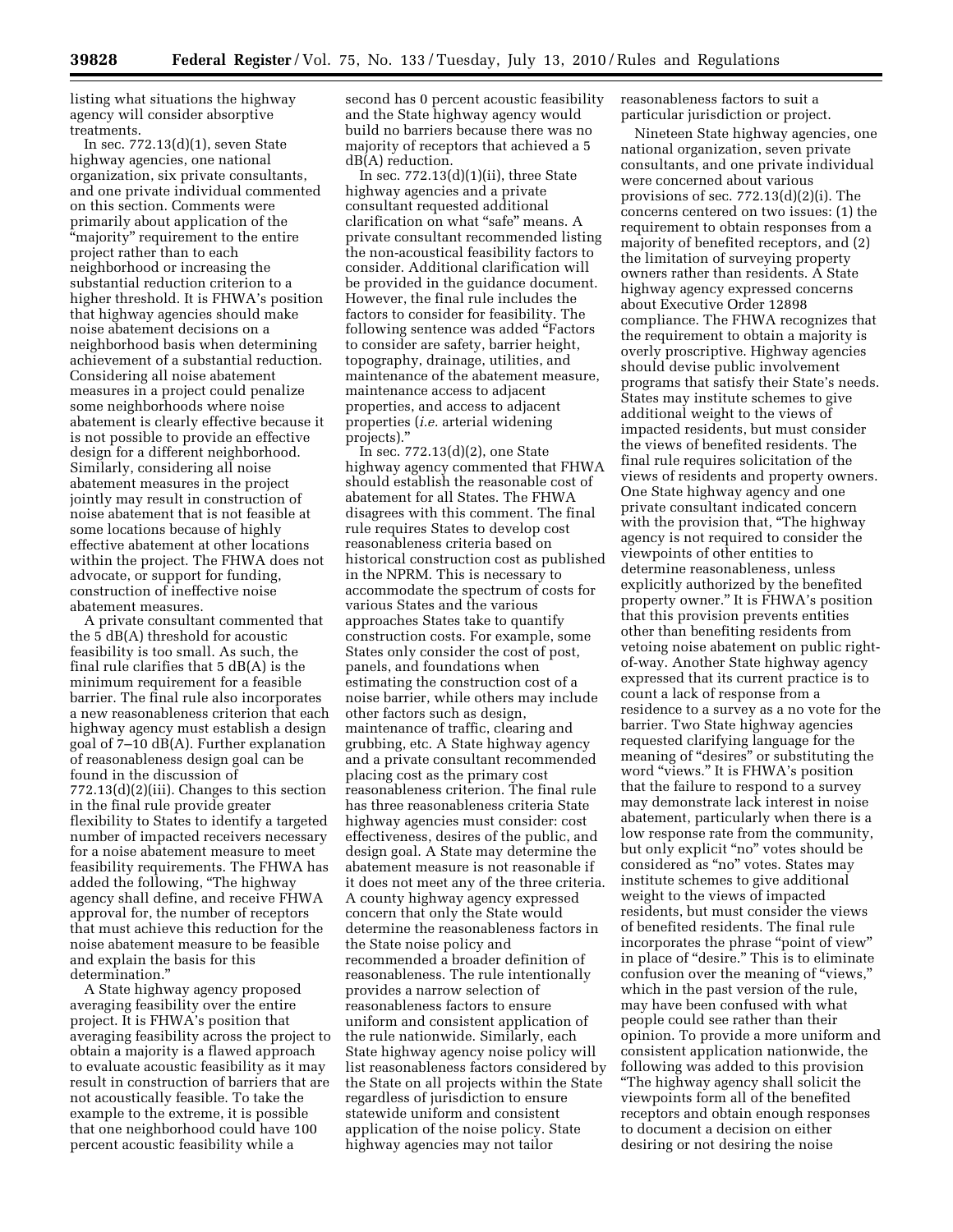abatement measure. The highway agency shall define, and receive FHWA approval for, the number of receptors that are needed to constitute a decision and explain the basis for this determination.''

In sec. 772.13(d)(2)(ii), a State highway agency and a private consultant expressed concern that the proposed rule appeared to change cost as a reasonableness factor from cost effectiveness, as historically applied, to cost of the measure. It is FHWA's position that this was an unintentional change in the language of the proposed rule. The final rule clarifies that State highway agencies must consider the cost effectiveness of the abatement measure rather than considering the overall cost of the abatement measure in terms of the project cost. ''The maximum square footage of abatement/benefited receptor," was added to this provision as a way to determine a baseline cost reasonableness value.

Seven State highway agencies and three private consultants commented on the proposed change in sec. 772.13(d)(2)(ii) on how States determine cost reasonableness. All generally agreed with the new provision, but expressed that the provision should provide flexibility to develop cost reasonableness criteria outside the traditional scheme of cost per benefited receptor. One State expressed concern about what factors to include in the cost estimate, and a consultant indicated that States with little or no experience in building noise barriers could have difficulty establishing cost reasonableness criteria due to limited experience. Another State expressed concern about how the reevaluation of construction costs could affect projects caught in the process. It is FHWA's position that the final rule provides flexibility for State highway agencies to use alternate cost reasonableness schemes based on construction cost. The State highway agency and the FHWA should coordinate consideration of factors to include in the construction cost estimate and apply the same values to all projects. The cost estimate is based on averages, which include projects that may cost more or less than the average. The FHWA recognizes that some States have less experience than others with noise abatement construction. The FHWA provides additional information in the noise guidance. The reevaluation should focus on the construction costs with resulting changes in the cost reasonableness threshold. For example, if construction costs increase by 10 percent between evaluations, the cost reasonableness threshold should increase by a like

amount. This way, a location determined cost reasonable at one time, would not fail to meet the cost reasonableness criteria later. This is similar to the approach recommended below regarding geographic differences.

In sec.  $772.13(d)(2)(ii)$ , two private consultants expressed concern about the provision to allow for geographical differences for cost reasonableness within a State. One suggested removing the provision entirely because it could be difficult to implement and monitor. The other wanted to ensure that wording of the final rule would ensure that identical neighborhoods in a State would have the same opportunity for noise abatement despite geographical differences in construction cost. It is the FHWA's position that the final rule retains this subsection as an option provision as proposed in the NPRM. The language in the final rule ensures that geographical cost differences will not affect a neighborhood's opportunity to receive noise abatement. State highway agencies implementing this provision will ensure that the cost reasonableness criteria/construction cost ratio is the same statewide. For example, the unit cost in City A is \$12.50/sq. ft. and the cost per benefiting residence is \$25,000. City B is much more expensive with a unit cost of \$25/ sq. ft. Therefore, the cost per benefiting residence in City B is \$50,000.

Based on comments received from four State highway agencies, two private consultants, and a private citizen on obtaining a substantial noise reduction, the FHWA is incorporating noise reduction design goals as the new sec.  $772.13(d)(2)(iii)$ . The FHWA is defining ''Noise Reduction Design Goal'' to remove the disconnect that occurs with a 5 dBA substantial decrease criterion and substantial increase criteria's 5–15 dBA range. This provision states, ''[n]oise Reduction design goals for highway traffic noise abatement measures. When noise abatement measure(s) are being considered, a highway agency shall achieve a noise reduction design goal. The highway agency shall define the design goal of at least 7 dB(A) but not more than 10 dB(A), and define the value of benefited receptors that must achieve this design goal. The highway agency shall define the design goal of at least 7 dB(A) but not more than 10 dB(A). The highway agency shall define, and receive FHWA approval for, the number of benefited receptors that must achieve this design goal and explain the basis for this determination.'' Defining the number of benefited receptors that must achieve this design goal assures that a too

balanced approach is taken when defining a design goal.

In sections  $7\overline{7}2.13(d)(2)(vi)$  and  $(v)$ , five State highway agencies and two private consultants commented on the optional reasonableness factors and the statement ''No single reasonableness factor should be used as the sole basis for determining reasonableness.'' One State recommended removal of the optional abatement measures and that States should define these criteria in their own policies. Another State also requested inclusion of factors related to local zoning compliance in the final rule. The final rule clarifies that the provision about single reasonableness factors only applies to the optional factors. Inclusion of the optional reasonableness factors is based on example reasonableness factors in the 1995 guidance. The rule provides flexibility for States to choose additional reasonableness factors that work best for them. States are not required to incorporate the optional reasonableness factors. The final rule does not explicitly address local zoning. The final rule provides flexibility to address this under the optional factor of date of development. The FHWA has no control over zoning practices of local governments. As a result of these comments the FHWA added sec.  $772.13(d)(2)(iv)$  to state, "[t]he reasonableness factors listed in § 772.13(d)(5)(i), (ii) and (iii), must collectively be achieved in order for a noise abatement measure to be deemed reasonable. Failure to achieve § 772.13(d)(5)(i), (ii) or (iii), will result in the noise abatement measure being deemed not reasonable'' and modified sec.  $772.13(d)(2)(v)$  to indicated that in addition to the required factors listed in sec. 772.13(d)(2)(i), (ii) and (iii), a highway agency may use the factors within this provision. A sentence was added to clarify that no single optional reasonableness factor could be used to determine reasonableness. In sec. 772.13(e), a national organization, six State highway agencies, and a private consultant requested clarification on substantial increase and the benefited receiver thresholds. The final rule clarifies that benefited receptors must obtain a reduction at or above 5 dB(A), but not exceed the highway agency's reasonableness design goal. This approach provides flexibility to establish different reasonableness criteria for receptors that are impacted and benefiting, versus receptors that are not impacted and benefiting.

Thirteen State highway agencies and four private consultants commented on the inclusion of the noise barrier inventory in the regulation at sec.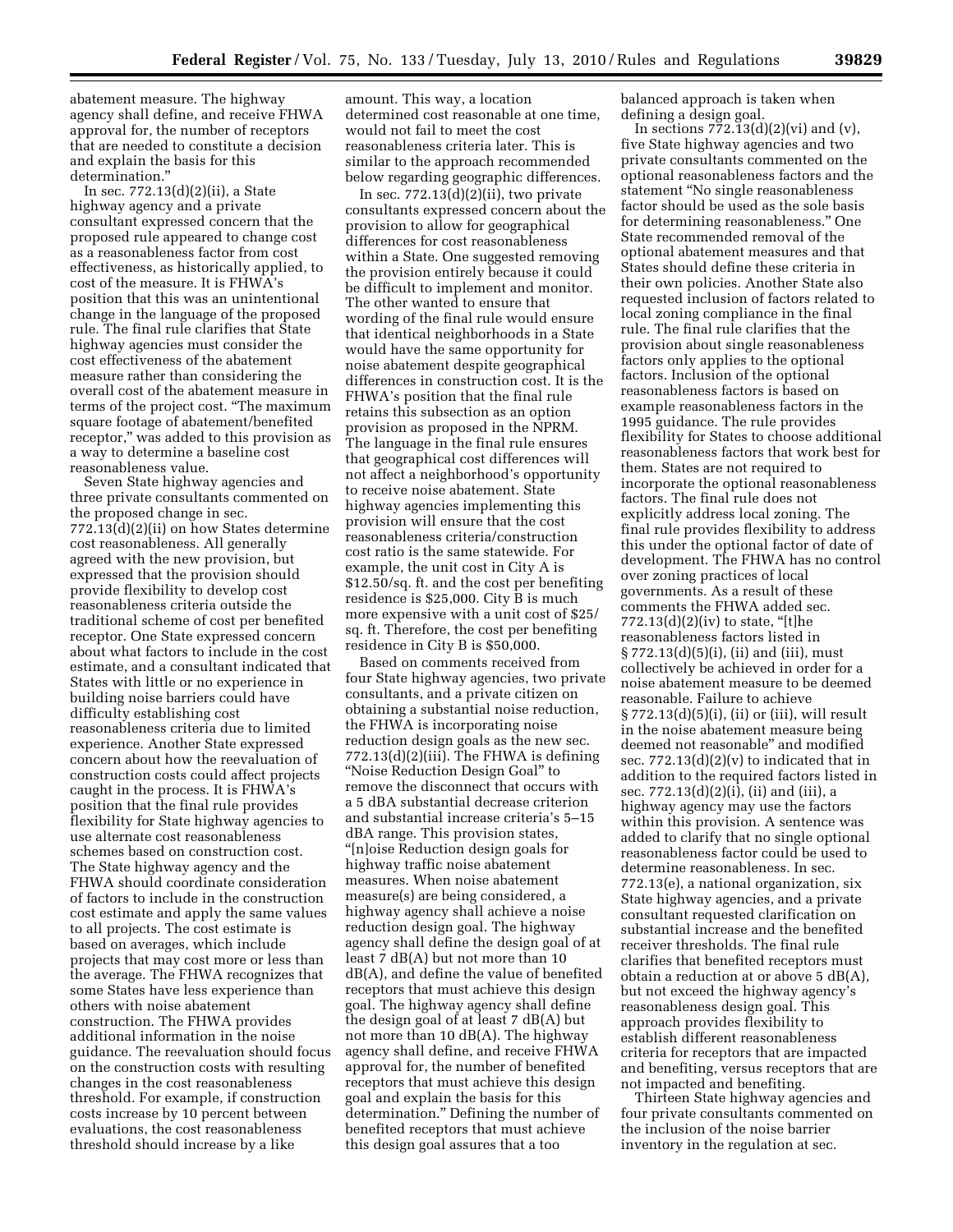772.13(f). The commenters questioned whether this fulfills the current FHWA practice of collecting this information triennially and requested that FHWA specify or clarify the items State highway agencies must report. Two of the States speculated that Federal funding should pay for this effort since it is in the Federal Participation Section. One State sought clarification on whether they would have to report historical data in the format required in the regulation. It is FHWA's position that this new provision in the regulation does codify FHWA's noise barrier inventory that State highway agencies have voluntarily completed every 3 years since the 1990's. The final rule will state all required parameters and clarifies that noise reduction is the average insertion loss/reduction from the installed abatement measure. There is no intention to require reporting of previously reported data. The next inventory collection will start with abatement measures constructed in 2008, 2009, and 2010. The information collected for this inventory will be the same as previous inventories since this time period occurred before the publication of this final rule and before the implementation of this final rule. The inventory beginning with abatement measures constructed in 2011 and thereafter will be collected in accordance with this final rule. The following is been added to this provision, "The inventory shall include the following parameters: Type of abatement; cost (overall cost, unit cost per/sq. ft.); average height; length; area; location (State, county, city, route); year of construction; average insertion loss/ noise reduction as reported by the model in the noise analysis; NAC category(s) protected; material(s) used (precast concrete, berm, block, cast in place concrete, brick, metal, wood, fiberglass, combination, plastic (transparent, opaque, other); features (absorptive, reflective, surface texture); foundation (ground mounted, on structure); project type (Type I, Type II, and optional project types such as State funded, county funded, tollway/ turnpike funded, other, unknown).''

There were no specific comments on actual text of sec. 772.13(g), but based on the comments received on various parts of this regulation regarding the disconnect between the environmental clearance and the final design noise analysis and documentation, the FHWA has included sec. 772.13(g)(3), which states, "[d]ocumentation of highway traffic noise impacts: The environmental document shall identify locations where noise impacts are predicted to occur,

where noise abatement is feasible and reasonable and locations with impacts that have no feasible or reasonable noise abatement alternative. For environmental clearance, this analysis shall be completed to the extent that design information on the alterative(s) under study in the environmental document is available at the time the environmental clearance document is completed. A statement of likelihood shall be included in the environmental document since feasibility and reasonableness determinations may change due to changes in project design after approval of the environmental document. The statement of likelihood shall include the preliminary location and physical description of noise abatement measures determined feasible and reasonable in the preliminary analysis. The statement of likelihood shall also indicate that final recommendations on the construction of an abatement measure(s) is determined during the completion of the project's final design and the public involvement processes.''

In sec. 772.13(h), one State highway agency and one private consultant recommended a change from ''planned, designed and programmed'' to ''permitted.'' The final rule incorporates this change. One State highway agency wanted ''in accordance with the Highway Agency approved noise Policy'' added to the regulation. Because the FHWA requires all States to have an approved noise policy, the FHWA feels this change would be unnecessary.

In sec. 772.13(i), eight State highway agencies and two private consultants expressed general support for this new provision on design build projects in the regulation, but expressed concern that changes to the project during construction may result in implementation of unneeded environmental commitments, and commented on the relationship between the final and preliminary noise abatement design. The FHWA understands the concerns expressed in the comments; however, the FHWA is concerned that absent a commitment to provide abatement determined reasonable and feasible in the environmental document, and based on the acoustic design developed in the noise analysis, there may be cases where value engineering efforts or other cost savings measures may result in changes to the abatement design that reduce the effectiveness of the noise abatement measures. States are also encouraged to consider developing performance based specifications within their noise policies that apply to design build project to accommodate the project

flexibility inherent in the design build process and ensure constructed noise abatement is effective.

Section 772.13(j) was proposed as sec. 772.9(d) in the NPRM. This provision was moved to the analysis of noise abatement since it deals with paying for noise abatement. Ten State highway agencies, two private consultants, and one private individual commented on this section largely supporting the provision and in some cases, seeking minor clarification. In one case, a State highway agency commented that this provision could force States to provide abatement that is not feasible or reasonable. Another commented that this provision could unfairly skew noise abatement to those with greater funds, and a private individual wanted clarification on the timing of the funding. One State also wanted clarification on the entities that count as third parties. Some of the comments make it clear that the wording in the NPRM was not clear. The intent is for all noise abatement measures to stand on their own without contributing additional funds. The final rule states, ''Third party funding is not allowed on a Federal or Federal-aid Type I or Type II project if the noise abatement measure would require the additional funding from the third party to be considered feasible and/or reasonable. Third party funding is acceptable on a Federal or Federal-aid highway Type I or Type II project, to make functional enhancements, such as absorptive treatment and access doors or aesthetic enhancements to a noise abatement measure already determined feasible and reasonable.'' The inclusion of functional enhancements in third party funding covers items that the third party may want in the noise barrier, but are not essential. Listing components such as absorptive treatment and functional enhancements differentiates between what a community may want in a noise barrier and what is necessary for an effective noise barrier. States should develop policies that include consideration for aesthetics, absorptive treatments, functional enhancements such as access doors, fire safety features, etc. Communities desiring functional enhancements or aesthetic treatment beyond that provided for in the State noise policy could contribute toward those enhancements. Third parties are any entity other than the State highway agency and DOT operating administrations.

Section 772.13(k) was proposed as provision 772.9(d) in the NPRM. This provision was moved to the analysis of noise abatement since it deals with cost averaging noise abatement. This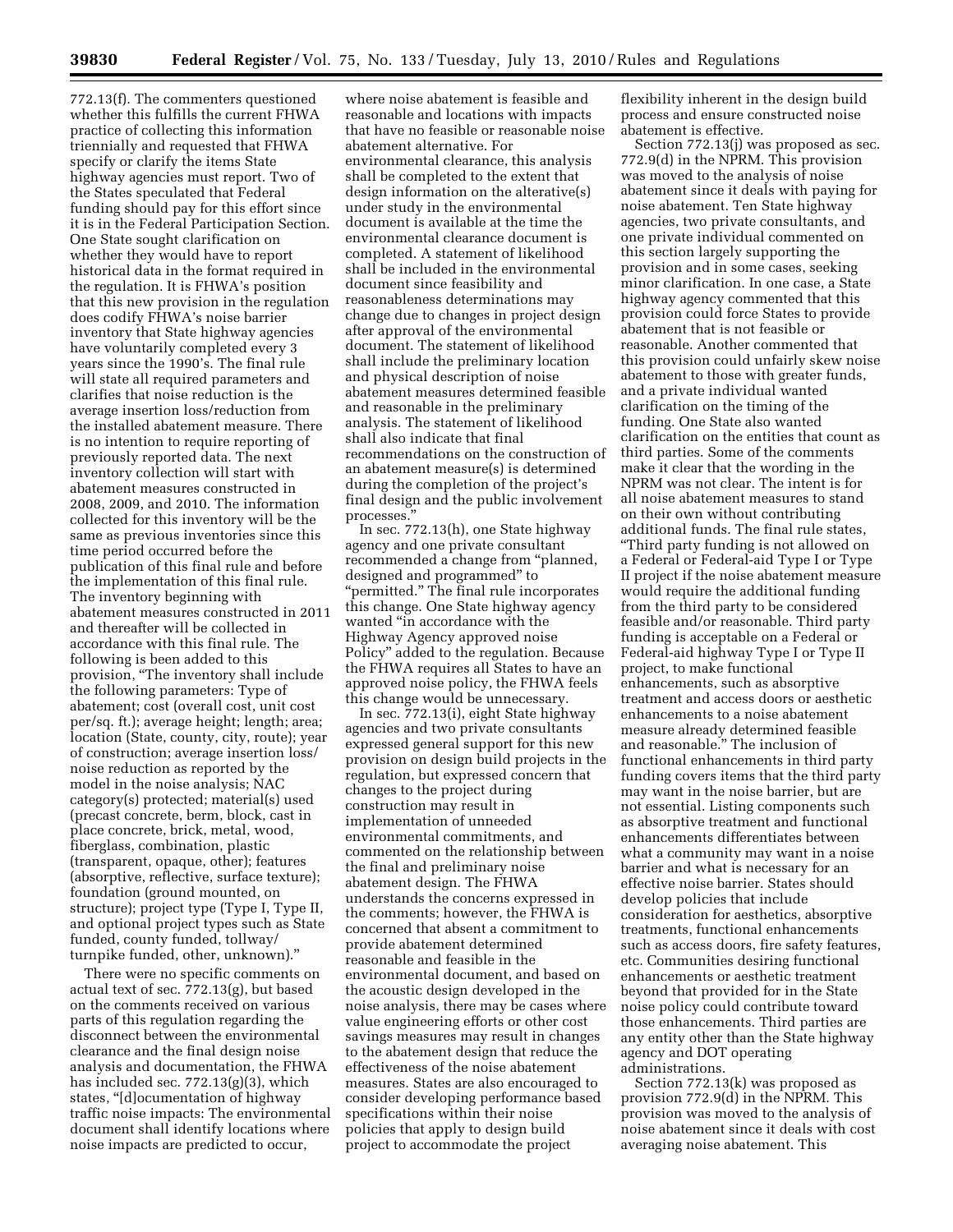provision was moved to the analysis of noise abatement since it deals with paying for noise abatement. The final rule incorporates the concept of cost averaging across the project with some limitations as presented in a comment from a private consultant. This section now states, "on a Type I or a Type II project, a highway agency has the option to cost average noise abatement among benefited receptors within common noise environments, if no single common noise environment exceeds two times the highway agency's cost reasonableness criteria and collectively all common noise environments being averaged do not exceed the highway agency's cost reasonableness criteria.''

#### *Section 772.15—Federal Participation*

In sec. 772.15(b), a State highway agency remarked that this section was always confusing and offered clarifying language. The FHWA agrees and revised this provision to largely include the language as presented in section 339(b) of the National Highway System Designation Act of 1995. As a result, sec. 772.15(b)(1) states, "No funds made available out of the Highway Trust Fund may be used to construct Type II noise barriers, as defined by this regulation, if such barriers were not part of a project approved by the FHWA before the November 28, 1995.'' November 28, 1995, is the date that the National Highway System Designation Act went into effect. A private consultant expressed that this section limits Type II projects to those that were ''proposed where land development or substantial construction predated the existence of any highway.'' The definition for substantial construction is ''the granting of a building permit prior to right-ofway acquisition or construction approval for the highway.'' The wording and meaning of definition and this provision differ and need to be reconciled. The FHWA agrees and the final rule addresses this by removing "any" and largely stating the language as presented in the National Highway System Designation Act of 1995. As a result, sec. 772.15(b)(2) states ''Federal funds are available for Type II noise barriers along lands that were developed or were under substantial construction before approval of the acquisition of the rights-of-ways for, or construction of, the existing highway.''

In sec.  $772.15(b)(3)$ , two State highway agencies questioned the restriction on Type II funding eliminating locations previously determined not feasible or reasonable for a Type I project. One of these agencies questioned whether this is still

the case after a re-evaluation of an environmental document. It is FHWA's position that if a Type I location is not cost-reasonable based on the construction of homes at the time of that project, then that location is not costreasonable later for a Type II project. Highway agencies typically divide the overall cost of a noise abatement measure by the number of benefiting residences to determine a cost per benefiting residence. An abatement measure is cost reasonable if the cost per residence does not exceed the State's criteria. The only way the neighborhood becomes cost reasonable is if the number of residences increases. The new residences would not predate the facility and cannot count in the costreasonableness calculation. The only way to consider the commenter's approach is if the highway agency increased the allowable cost per benefited residence relative to the construction cost. This potentially exposes the highway agency to going back to look at previous decisions on other Type I and Type II projects to see if the highway agency inappropriately excluded locations from receiving noise abatement. This situation would not necessarily include Type I projects that involve a re-evaluation of an existing environmental document, but those circumstances would be scarce. Typically, a location determined not reasonable in an environmental document that is later determined reasonable in a re-evaluation results from construction of additional residences that result in a lower average cost per benefited residence and result in abatement not cost reasonable under the earlier document achieving the costreasonableness threshold. In this case, the highway agency would offer noise abatement to the neighborhood as part of the Type I project, eliminating the need to consider the location for a Type II project. The FHWA made no changes to this provision.

In sec. 772.15(c), one State highway agency sought clarification on some of the available noise abatement measures, specifically regarding the need to meet the feasibility and reasonableness criteria and regarding the purchase of land. It is FHWA's position that any proposed noise abatement measure must achieve the feasibility and reasonableness requirements established in the highway agency's noise policy. The section on acquisition of real property provides highway agencies with the authority to acquire right-ofway for the purpose of noise barrier construction. The statement regarding unimproved property is there to

highlight that highway agencies cannot use this provision to purchase a residence just so the State can tear it down and construct a noise barrier for the second row of houses. Three highway agencies and a university recommended including quieter pavements as noise abatement, with one noting a large body of research completed by the State to support this approach. It is FHWA's position that there are still too many unknowns regarding pavement to consider its use as a noise abatement measure. These issues include acoustic longevity and construction variability. The FHWA has provisions for highway agencies to enter into a Quiet Pavement Pilot Program or to perform Quiet Pavement Research. The FHWA acknowledges the valuable research performed by various highway agencies; however, the regulation must be applicable nationwide and not just in one State. No changes were made to this provision.

In sec.  $772.15(c)(1)$ , six State highway agencies and three private consultants expressed support for FHWA's position clarifying that vegetation is not an appropriate noise abatement measure, but recommended removal of references to funding for aesthetic purposes. The FHWA has removed reference to funding for landscaping from the regulation. One State highway agency and one private consultant indicated concerns with the approach to make five of the noise abatement alternatives optional and only require consideration of noise barriers because this approach contradicts the long-standing practice to avoid, minimize, and then mitigate. It is the FHWA's position that the language in the final rule allows States to consider all noise abatement measures listed in the regulation while requiring only consideration of noise barriers. This approach provides highway agencies with the flexibility they need to accomplish the recommended approach if the highway agency chooses to do so.

A private consultant recommended adding a new section to 772.15(c) regarding absorptive cladding applied to an existing reflective surface as a noise abatement measure. Because the final rule does not preclude States from considering this approach as a noise abatement measure, no changes were made to this provision.

In sec. 772.15(c)(4), two State highway agencies and one private consultant commented on buffer zones. One highway agency requested further clarification in the updated FHWA noise guidance. Another highway agency requested limitation to planned, designed, and programmed land use and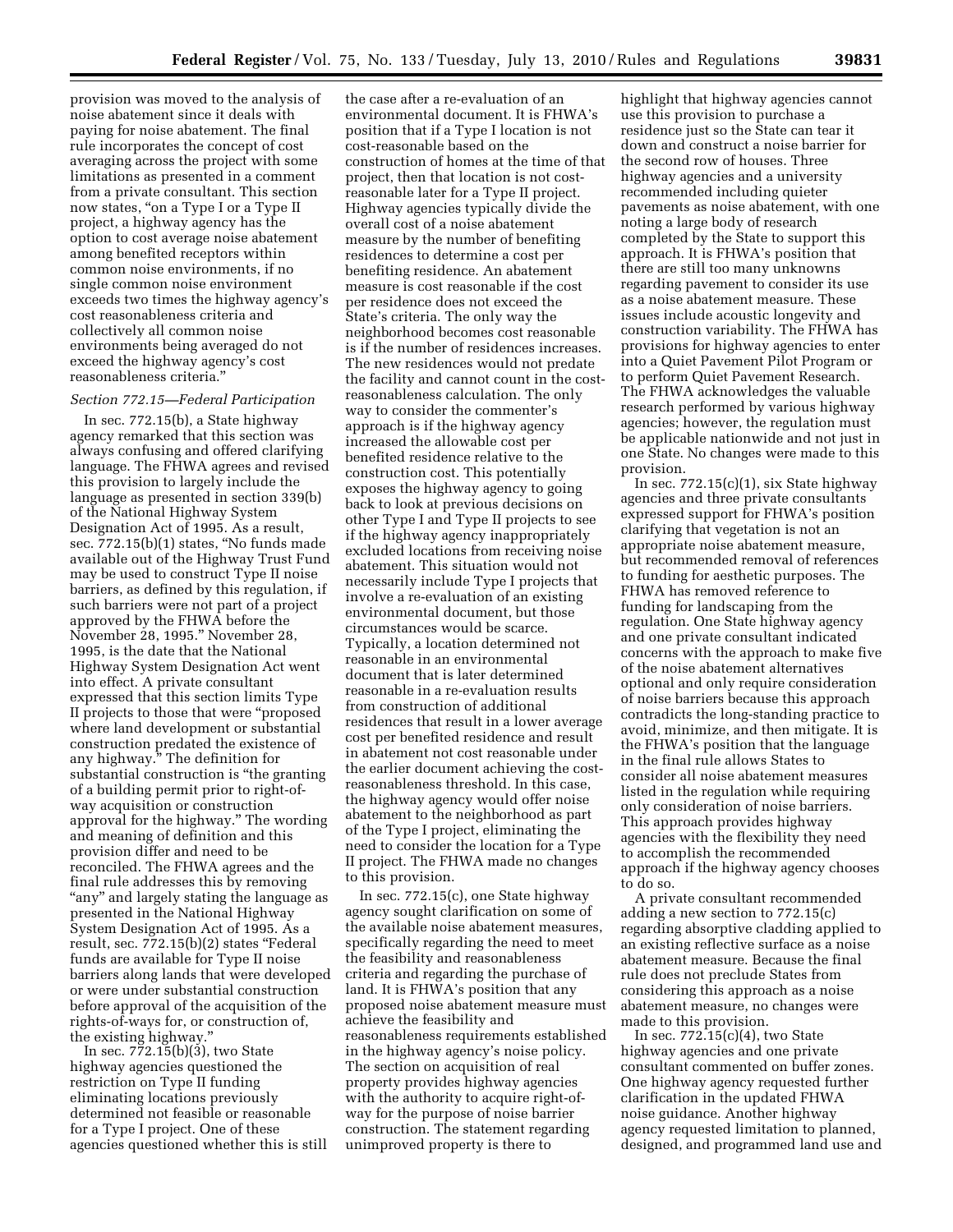a private consultant wanted the addition of ''to move noise-sensitive receptors farther from the source'' added to the subsection. The FHWA addresses buffer zones in the guidance document. Regarding the comment on planned, designed and programmed land use, the purpose of the buffer zone for noise abatement could also be to stop potential alignment shifts toward existing noise sensitive land uses outside the buffer zone. The intent of the buffer zone is to provide separation between potentially developable land and highways. Regarding the added language, this may imply that FHWA may actually move residences away from an existing highway to a new location to purchase the property as a buffer zone. Since this is not the intent of the regulation, no changes were made to this provision.

In sec. 772.15(c)(5), two State highway agencies and one private consultant expressed support for this provision regarding noise insulation and recommended incorporating any additional expenses accrued by the property owner after project completion. The FHWA agrees and the final rule incorporates this idea by referring to additional expenses as post-installation maintenance and operational costs. Also, to clarify what land uses are eligible for noise insulation, this provision now states, ''noise insulation or Activity Category D land use facilities listed in table 1.''

Eight State highway agencies and three private consultants expressed concerns about the provision in the NPRM regarding severe noise impact criteria in the regulation. Based on these comments, the FHWA has removed this provision on severe noise impacts from the final rule. It is FHWA's position that the regulation currently requires a highway agency to define ''substantial increase,'' which recognizes all potential impacts that could result from the proposed project. Adding another layer of impact with the title of ''severe'' is problematic to the noise analysis and will create even more confusion to the public. Severe noise impacts could cause inconsistencies in the application of the noise analysis process, since it would require establishing another feasibility and cost reasonableness factor. As stated throughout this final rule, application of this regulation needs to be applied consistently and uniformly statewide. Also, ''severe'' noise impacts could be confusing to the public, since they typically feel that they are all severely impacted regardless of the noise level or increase in noise levels.

## *Section 772.17—Information for Local Officials*

In sec. 772.17, 13 State highway agencies and 4 private consultants commented about the requirements in section 772.1 (section 772.15 in the NPRM) regarding information for local officials. Some comments were about the numbering of the section, which has been corrected in the final rule, and others were about the apparent redundancy in two of the subsections. There were also concerns about the extent of a statewide outreach program and some confusion about whether outreach to local officials is a new requirement. There was also opposition to the requirement to implement a statewide outreach program prior to considering date of development as a reasonableness criterion. It is FHWA's position that highway agencies may use information in the FHWA publication ''The Audible Landscape.'' The FHWA is considering updating this document to incorporate additional planning strategies. The final rule also clarifies the minimum information provided to local officials, which is the distance from the highway to the impact criteria for each exterior land use in Table 1 of this regulation. The requirement to inform local officials about future noise impacts on undeveloped lands has been part of this regulation since its inception. Unfortunately, few highway agencies properly fulfill this requirement. It is likely that many municipalities have never had a Federal project that provided the opportunity for the highway agency to inform them about noise compatible planning practices. The FHWA recognizes that State governments often have little control over local planning; however, FHWA has also promoted noise compatible planning strategies for more than 30 years with little active involvement by States on the issue. It is incumbent on State highway agencies, therefore, to demonstrate that they have educated local officials on noise issues if date of development may preclude some locations from receiving noise abatement. The FHWA noise guidance provides additional clarification on statewide outreach programs. For clarification, the FHWA modified sec. 772.17(a) to include reference to Type I projects and section 772.17(a)(2) to state, ''[a]t a minimum, identify the distance to the exterior noise abatement criteria in Table 1. The best estimation of the future design year noise levels at various distances from the edge of the nearest travel lane \* \* \*"

In sec. 772.17(b), a private individual expressed that the rule should expand

the date of development to allow State highway agencies to give additional weight to older residences. It is FHWA's position that highway agencies with statewide noise compatible planning outreach programs may consider date of development in their decisions to provide abatement. The regulation currently authorizes highway agencies to fund Type II programs on a voluntary basis to provide abatement for locations that predate adjacent highways in the absence of a Type I project. For clarification, the FHWA modified this provision to state, ''If a highway agency chooses to participate in a Type II noise program or to use the date of development as one of the factors in determining the reasonableness of a Type I noise abatement measure, the highway agency shall have a statewide outreach program \* \* \* "

### *Section 772.19—Construction Noise*

In sec. 772.19, five State highway agencies, one national organization, and one private consultant commented that FHWA should provide additional regulatory guidance to address construction noise including a regulatory reference to the Roadway Construction Noise Model. It is FHWA's position that there is sufficient information regarding construction noise available in the construction noise handbook. The model will remain an option for use by States to predict construction noise impacts for projects. As such, no changes were made to this provision.

## *Table 1 to Part 772—Noise Abatement Criteria*

Eight State highway agencies, a national organization and two private consultants provided comments on Table 1. Some of the same entities also provided comments in other sections of the regulation related to Table 1. The comments generally centered on the opposition to include trails, trail crossings, and cemeteries; recommended inclusion of additional land use categories; recommended elimination of some Category C land uses; or recommended reorganization of the table to better differentiate between land use categories. The FHWA disagrees with removal of trails and trail crossing and cemeteries from Table 1. These are recreational and noise sensitive areas eligible for consideration under previous FHWA guidance. The FHWA disagrees with the elimination of Category C land uses. Historical data based on highway agencies not including Category C locations in their noise analyses or their public involvement may paint an inaccurate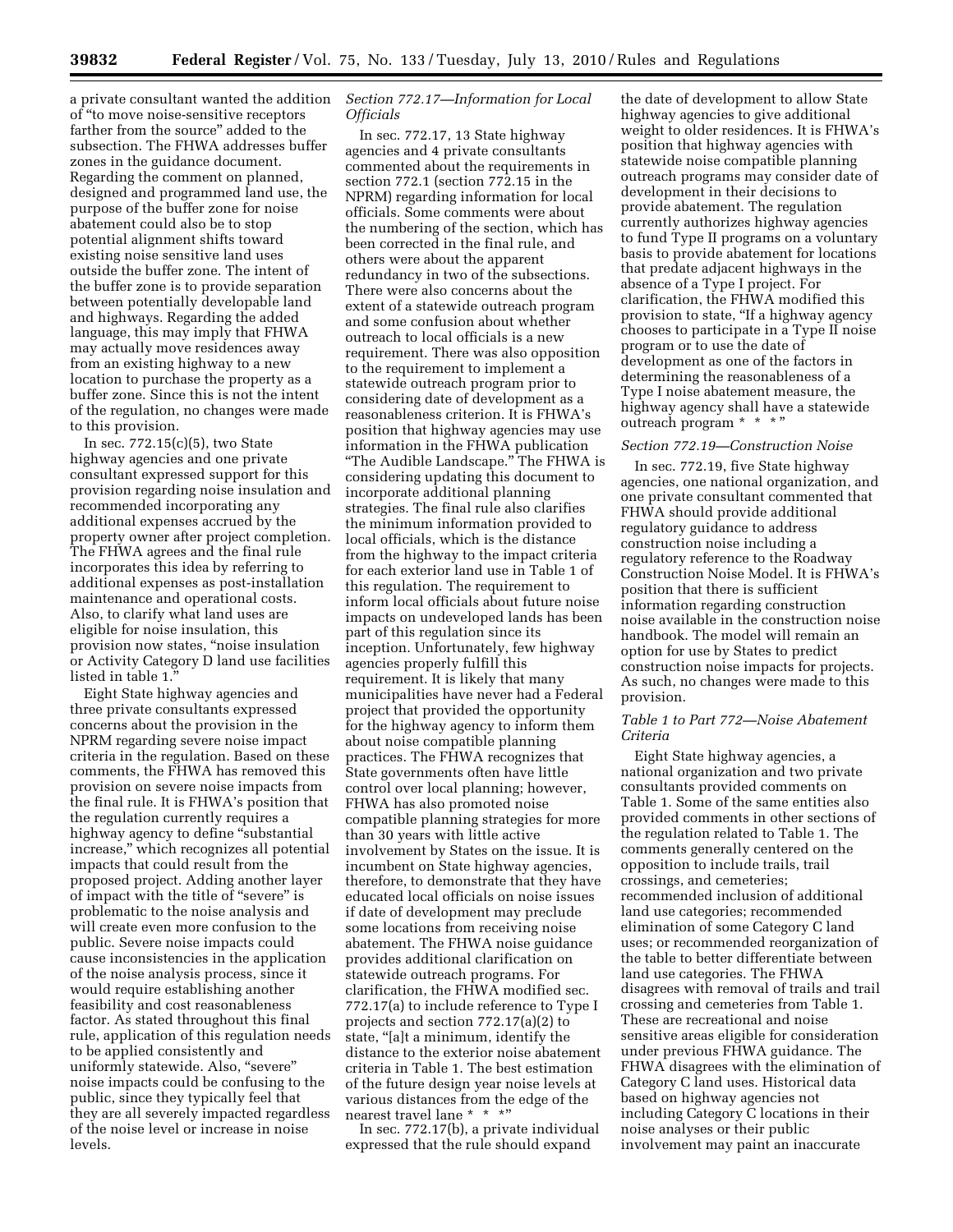portrait of commercial property owner interest in noise abatement since many highway agencies failed to include commercial land uses in noise analyses or involve them in the public involvement process. The FHWA agrees Table 1 needs to better differentiate business land uses that require analysis. The final rule includes a reorganization of Table 1 to help clarify this issue and adds day care, television studios, radio studios, and recording studios as noise sensitive land uses. This reorganization includes the following Activity Categories:

Activity Category A, this activity category still provides the exterior activity criteria for ''Lands on which serenity and quiet are of extraordinary significance and serve an important public need and where the preservation of those qualities is essential if the area is to continue to serve its intended purpose.'' No changes were made to this activity category.

Activity Category B, this activity category now only includes the exterior activity criteria for residential properties. All other land uses that were associated with this activity category in the past have been reorganized into other activity categories.

Activity Category C, this activity category is now the exterior activity criteria for the following land uses: ''active sport areas, amphitheaters, auditoriums, campgrounds, cemeteries, day care centers, hospitals, libraries, medical facilities, parks, picnic areas, places of worship, playgrounds, public meeting rooms, public or non-profit institutional structures, radio studios, recording studios, recreation areas, Section 4(f) sites, schools, television studios, trails, and trail crossings.'' The exterior activity criteria for Activity Category C are the same as the exterior activity criteria for Activity Category B. The reason why the land uses associated with these activity categories are in separate categories is that the land used in Activity Category C includes a variety of land use facilities that require each highway agency to adopt a standard uniform and consistent practice in assessing their impacts and abatement measures.

Activity Category D, this activity category is now the interior activity criteria for the following land uses: ''auditoriums, day care centers, hospitals, libraries, medical facilities, places of worship, public meeting rooms, public or non-profit institutional structures, radio studios, recording studios, schools, and television studios.'' The activity description for Activity Category D is similar to the activity description for Activity Category C. The

difference between the Activity Category C and D is the exterior verses interior criteria.

Activity Category E, this activity category is now the exterior activity criteria for the following land uses: ''hotels, motels, offices, restaurants/bars, and other developed lands, properties or activities not included in A–D or F.'' These land use facilities are less sensitive to highway traffic noise, and therefore have a higher activity criteria.

Activity Category F, this activity category has no activity criteria associated for the following land uses: ''agriculture, airports, bus yards, emergency services, industrial, logging, maintenance facilities, manufacturing, mining, rail yards, retail facilities, shipyards, utilities (water resources, water treatment, electrical), and warehousing.'' These land use facilities are not sensitive to highway traffic noise and/or do not have exterior areas of frequent human use and therefore no activity criteria is appropriate to apply.

Activity Category G, this activity category has no activity criteria associated for undeveloped lands that are not permitted. Undeveloped land is not sensitive to highway traffic noise and does not have exterior areas of frequent human use.

#### **Rulemaking Analyses and Notices**

## **Executive Order 12866 (Regulatory Planning and Review) and DOT Regulatory Policies and Procedures**

The FHWA has determined that this final rule is not a significant regulatory action within the meaning of Executive Order 12866 and is not significant within the meaning of the U.S. Department of Transportation regulatory policies and procedures.

The final rule revises requirements for traffic noise prediction on Federal-aid highway projects to be consistent with the current state-of-the-art technology for traffic noise prediction. It is anticipated that the economic impact of this rulemaking would be minimal; therefore, a full regulatory evaluation is not required.

### **Regulatory Flexibility Act**

In compliance with the Regulatory Flexibility Act (RFA) (Pub. L. 96–354, 5 U.S.C. 601–612), the FHWA has evaluated the effects of this final rule on small entities and anticipates that this action would not have a significant economic impact on a substantial number of small entities. The amendments address traffic noise prediction on certain State highway projects. As such, it affects only States, and States are not included in the

definition of small entity set forth in 5 U.S.C. 601. Therefore, the RFA does not apply, and the FHWA certifies that the final rule would not have a significant economic impact on a substantial number of small entities.

### **Unfunded Mandates Reform Act of 1995**

This final rule would not impose unfunded mandates as defined by the Unfunded Mandates Reform Act of 1995 (Pub. L. 104–4, March 22, 1995, 109 Stat. 48). The actions proposed in this final rule would not result in the expenditure by State, local, and tribal governments, in the aggregate, or by the private sector, of \$141.3 million or more in any one year (2 U.S.C. 1532). Additionally, the definition of ''Federal Mandate'' in the Unfunded Mandates Reform Act excludes financial assistance of the type in which State, local, or tribal governments have authority to adjust their participation in the program in accordance with changes made in the program by the Federal Government. The Federal-aid highway program permits this type of flexibility.

### **Executive Order 13132 (Federalism)**

This final rule has been analyzed in accordance with the principles and criteria contained in Executive Order 13132, dated August 4, 1999, and it has been determined that this final rule does not have a substantial direct effect or sufficient federalism implications on States that would limit the policymaking discretion of the States. Nothing in this final rule directly preempts any State law or regulation or affects the States' ability to discharge traditional State governmental functions.

### **Executive Order 12372 (Intergovernmental Review)**

Catalog of Federal Domestic Assistance Program Number 20.205, Highway Planning and Construction. The regulations implementing Executive Order 12372 regarding intergovernmental consultation on Federal programs and activities apply to this program.

### **National Environmental Policy Act**

The FHWA has analyzed this final rule for the purpose of the National Environmental Policy Act (42 U.S.C. 4321 *et seq.*) and anticipates that this action would not have any effect on the quality of the human and natural environment, since it updates the specific reference to acceptable highway traffic noise prediction methodology and removes unneeded references to a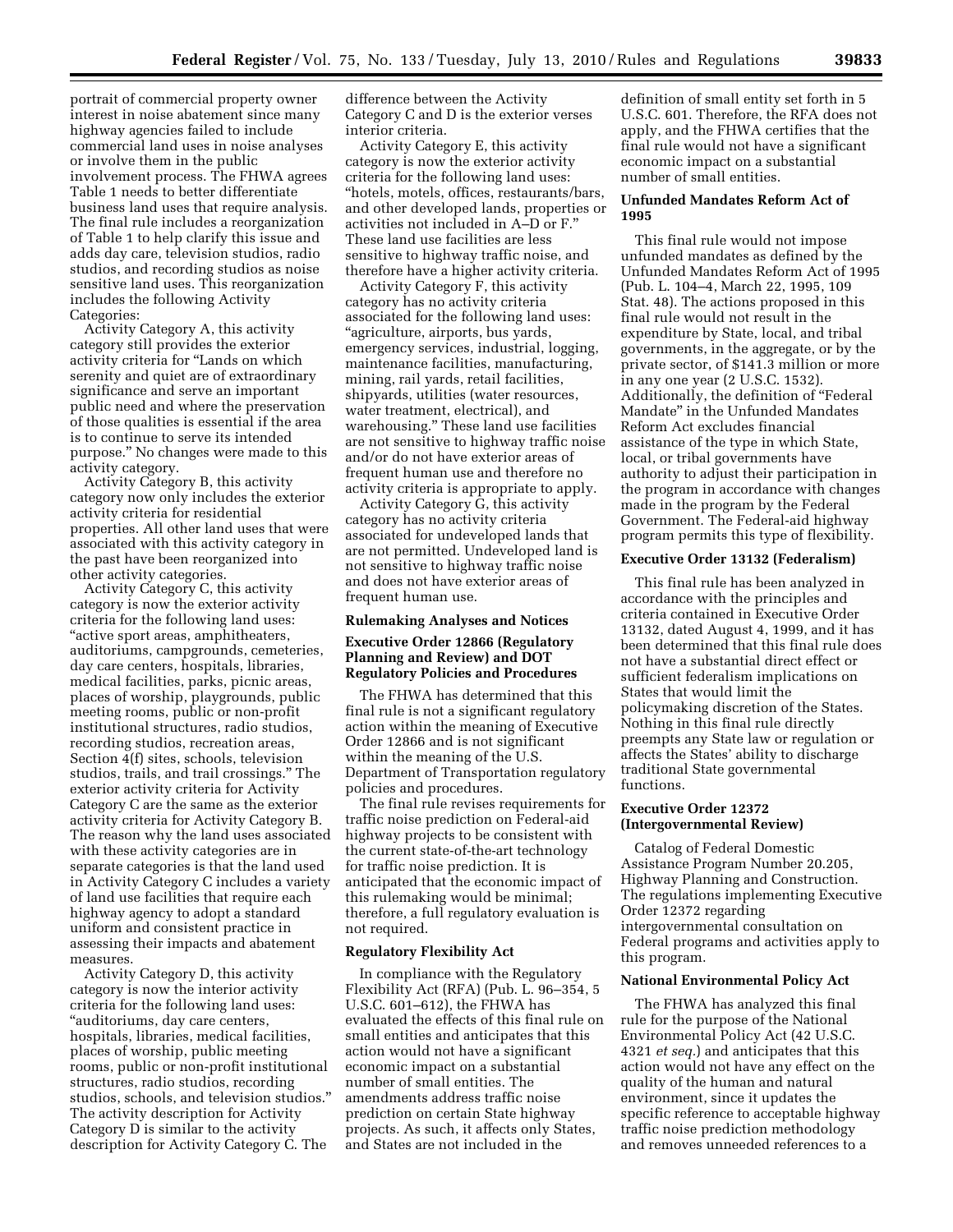specific noise measurement report and vehicle noise emission levels.

### **Paperwork Reduction Act**

Under the Paperwork Reduction Act of 1995 (PRA) (44 U.S.C. 3501, *et seq.*), Federal agencies must obtain approval from the Office of Management and Budget (OMB) for each collection of information they conduct, sponsor, or require through regulations. The FHWA determined that this final rule would affect a currently approved information collection for OMB Control Number 2125–0622, titled ''Noise Barrier Inventory Request.'' The OMB approved this information collection on July 30, 2008, at a total of 416 burden hours, with an expiration date of July 31, 2011.

# **Executive Order 13175 (Tribal Consultation)**

The FHWA has analyzed this final rule under Executive Order 13175, dated November 6, 2000, and believes that it would not have substantial direct effects on one or more Indian tribes; would not impose substantial direct compliance costs on Indian tribal governments; and would not preempt tribal law. This rulemaking primarily applies to noise prediction on State highway projects and would not impose any direct compliance requirements on Indian tribal governments; nor would it have any economic or other impacts on the viability of Indian tribes. Therefore, a tribal summary impact statement is not required.

## **Executive Order 13211 (Energy Effects)**

The FHWA has analyzed this final rule under Executive Order 13211, Actions Concerning Regulations that Significantly Affect Energy Supply, Distribution or Use. We have determined that this final rule would not be a significant energy action under that order because any action contemplated would not be likely to have a significant adverse effect on the supply, distribution, or use of energy. Therefore, the FHWA certifies that a Statement of Energy Effects under Executive Order 13211 is not required.

## **Executive Order 12630 (Taking of Private Property)**

The FHWA has analyzed this final rule under Executive Order 12630, Governmental Actions and Interference with Constitutionally Protected Property Rights. The FHWA does not anticipate that this final rule would affect a taking of private property or otherwise have taking implications under Executive Order 12630.

## **Executive Order 12988 (Civil Justice Reform)**

This action meets applicable standards in sections 3(a) and 3(b)(2) of Executive Order 12988, Civil Justice Reform, to minimize litigation, eliminate ambiguity and reduce burden.

## **Executive Order 13045 (Protection of Children)**

The FHWA has analyzed this final rule under Executive Order 13045, Protection of Children from Environmental Health Risks and Safety Risks. The FHWA certifies that this final rule would not cause an environmental risk to health or safety that may disproportionately affect children.

#### **Regulation Identification Number**

A regulation identification number (RIN) is assigned to each regulatory action listed in the Unified Agenda of Federal Regulations. The Regulatory Information Service Center publishes the Unified Agenda in April and October of each year. The RIN number contained in the heading of this document can be used to cross-reference this action with the Unified Agenda.

### **List of Subjects in 23 CFR Part 772**

Highways and roads, Incorporation by reference, Noise control.

Issued on: June 21, 2010.

## **Victor M. Mendez,**

*Administrator.* 

■ In consideration of the foregoing, the FHWA revises part 772 of title 23, Code of Federal Regulations, to read as follows:

## **PART 772—PROCEDURES FOR ABATEMENT OF HIGHWAY TRAFFIC NOISE AND CONSTRUCTION NOISE**

Sec.

- 772.1 Purpose.
- 772.3 Noise standards.
- 772.5 Definitions.<br>772.7 Applicabilit
- Applicability.
- 772.9 Traffic noise prediction.
- 772.11 Analysis of traffic noise impacts.<br>772.13 Analysis of noise abatement.
- Analysis of noise abatement.
- 772.15 Federal participation.
- 772.17 Information for local officials.
- 772.19 Construction noise.
- Table 1 to Part 772—Noise Abatement Criteria

**Authority:** 23 U.S.C. 109(h) and (i); 42 U.S.C. 4331, 4332; sec. 339(b), Pub. L. 104– 59, 109 Stat. 568, 605; 49 CFR 1.48(b).

### **§ 772.1 Purpose.**

To provide procedures for noise studies and noise abatement measures to help protect the public's health, welfare and livability, to supply noise abatement criteria, and to establish requirements for information to be given to local officials for use in the planning and design of highways approved pursuant to title 23 U.S.C.

### **§ 772.3 Noise standards.**

The highway traffic noise prediction requirements, noise analyses, noise abatement criteria, and requirements for informing local officials in this regulation constitute the noise standards mandated by 23 U.S.C. 109(1). All highway projects which are developed in conformance with this regulation shall be deemed to be in accordance with the FHWA noise standards.

#### **§ 772.5 Definitions.**

*Benefited Receptor.* The recipient of an abatement measure that receives a noise reduction at or above the minimum threshold of 5 dB(A), but not to exceed the highway agency's reasonableness design goal.

*Common Noise Environment.* A group of receptors within the same Activity Category in Table 1 that are exposed to similar noise sources and levels; traffic volumes, traffic mix, and speed; and topographic features. Generally, common noise environments occur between two secondary noise sources, such as interchanges, intersections, cross-roads.

*Date of Public Knowledge.* The date of approval of the Categorical Exclusion (CE), the Finding of No Significant Impact (FONSI), or the Record of Decision (ROD), as defined in 23 CFR part 771.

*Design Year.* The future year used to estimate the probable traffic volume for which a highway is designed.

*Existing Noise Levels.* The worst noise hour resulting from the combination of natural and mechanical sources and human activity usually present in a particular area.

*Feasibility.* The combination of acoustical and engineering factors considered in the evaluation of a noise abatement measure.

*Impacted Receptor.* The recipient that has a traffic noise impact.

*L10.* The sound level that is exceeded 10 percent of the time (the 90th percentile) for the period under consideration, with L10(h) being the hourly value of L10.

*Leq.* The equivalent steady-state sound level which in a stated period of time contains the same acoustic energy as the time-varying sound level during the same time period, with Leq(h) being the hourly value of Leq.

*Multifamily Dwelling.* A residential structure containing more than one residence. Each residence in a multifamily dwelling shall be counted as one receptor when determining impacted and benefited receptors.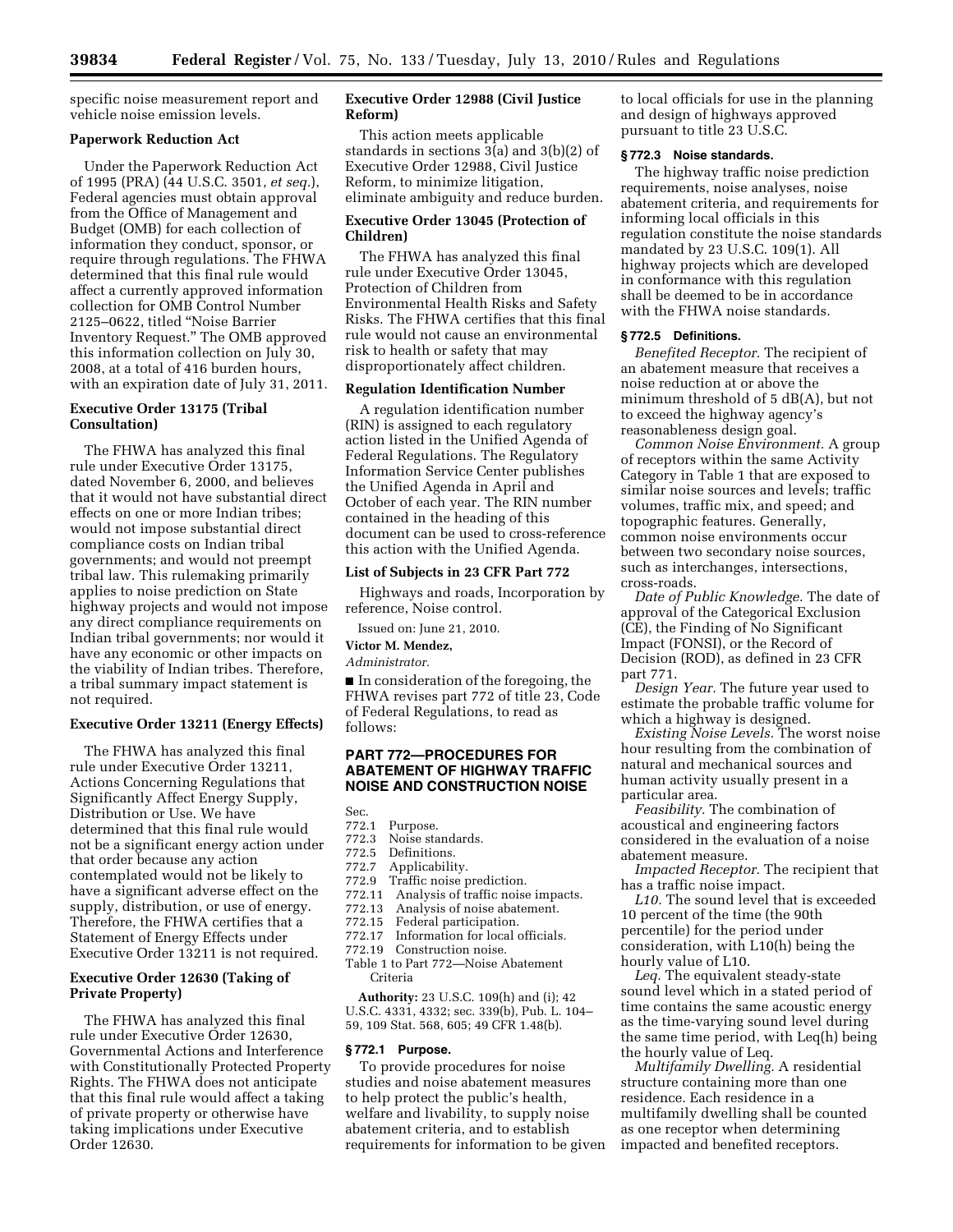*Noise Barrier.* A physical obstruction that is constructed between the highway noise source and the noise sensitive receptor(s) that lowers the noise level, including stand alone noise walls, noise berms (earth or other material), and combination berm/wall systems.

*Noise Reduction Design Goal.* The optimum desired dB(A) noise reduction determined from calculating the difference between future build noise levels with abatement, to future build noise levels without abatement. The noise reduction design goal shall be at least 7 dB(A), but not more than 10  $dB(A)$ .

*Permitted.* A definite commitment to develop land with an approved specific design of land use activities as evidenced by the issuance of a building permit.

*Property Owner.* An individual or group of individuals that holds a title, deed, or other legal documentation of ownership of a property or a residence.

*Reasonableness.* The combination of social, economic, and environmental factors considered in the evaluation of a noise abatement measure.

*Receptor.* A discrete or representative location of a noise sensitive area(s), for any of the land uses listed in Table 1.

*Residence.* A dwelling unit. Either a single family residence or each dwelling unit in a multifamily dwelling.

*Statement of Likelihood.* A statement provided in the environmental clearance document based on the feasibility and reasonableness analysis completed at the time the environmental document is being approved.

*Substantial Construction.* The granting of a building permit, prior to right-of-way acquisition or construction approval for the highway.

*Substantial noise increase.* One of two types of highway traffic noise impacts. For a Type I project, an increase in noise levels of 5 to 15 dB(A) in the design year over the existing noise level.

*Traffic Noise Impacts.* Design year build condition noise levels that approach or exceed the NAC listed in Table 1 for the future build condition; or design year build condition noise levels that create a substantial noise increase over existing noise levels.

*Type I Project.* (1) The construction of a highway on new location; or,

(2) The physical alteration of an existing highway where there is either:

(i) Substantial Horizontal Alteration. A project that halves the distance between the traffic noise source and the closest receptor between the existing condition to the future build condition; or,

(ii) Substantial Vertical Alteration. A project that removes shielding therefore exposing the line-of-sight between the receptor and the traffic noise source. This is done by either altering the vertical alignment of the highway or by altering the topography between the highway traffic noise source and the receptor; or,

(3) The addition of a through-traffic lane(s). This includes the addition of a through-traffic lane that functions as a HOV lane, High-Occupancy Toll (HOT) lane, bus lane, or truck climbing lane; or,

(4) The addition of an auxiliary lane, except for when the auxiliary lane is a turn lane; or,

(5) The addition or relocation of interchange lanes or ramps added to a quadrant to complete an existing partial interchange; or,

(6) Restriping existing pavement for the purpose of adding a through-traffic lane or an auxiliary lane; or,

(7) The addition of a new or substantial alteration of a weigh station, rest stop, ride-share lot or toll plaza.

(8) If a project is determined to be a Type I project under this definition then the entire project area as defined in the environmental document is a Type I project.

*Type II Project.* A Federal or Federalaid highway project for noise abatement on an existing highway. For a Type II project to be eligible for Federal-aid funding, the highway agency must develop and implement a Type II program in accordance with section 772.7(e).

*Type III Project.* A Federal or Federalaid highway project that does not meet the classifications of a Type I or Type II project. Type III projects do not require a noise analysis.

#### **§ 772.7 Applicability.**

(a) This regulation applies to all Federal or Federal-aid Highway Projects authorized under title 23, United States Code. Therefore, this regulation applies to any highway project or multimodal project that:

(1) Requires FHWA approval

regardless of funding sources, or (2) Is funded with Federal-aid highway funds.

(b) In order to obtain FHWA approval, the highway agency shall develop noise policies in conformance with this regulation and shall apply these policies uniformly and consistently statewide.

(c) This regulation applies to all Type I projects unless the regulation specifically indicates that a section only applies to Type II or Type III projects.

(d) The development and implementation of Type II projects are not mandatory requirements of section 109(i) of title 23, United States Code.

(e) If a highway agency chooses to participate in a Type II program, the highway agency shall develop a priority system, based on a variety of factors, to rank the projects in the program. This priority system shall be submitted to and approved by FHWA before the highway agency is allowed to use Federal-aid funds for a project in the program. The highway agency shall reanalyze the priority system on a regular interval, not to exceed 5 years.

(f) For a Type III project, a highway agency is not required to complete a noise analysis or consider abatement measures.

#### **§ 772.9 Traffic noise prediction.**

(a) Any analysis required by this subpart must use the FHWA Traffic Noise Model (TNM), which is described in "FHWA Traffic Noise Model" Report No. FHWA–PD–96–010, including Revision No. 1, dated April 14, 2004, or any other model determined by the FHWA to be consistent with the methodology of the FHWA TNM. These publications are incorporated by reference in accordance with section 552(a) of title 5, U.S.C. and part 51 of title 1, CFR, and are on file at the National Archives and Record Administration (NARA). For information on the availability of this material at NARA, call (202) 741–6030 or go to *[http://www.archives.gov/](http://www.archives.gov/federal_register/code_of_federal_regulations/ibr_locations.html)  federal*\_*[register/](http://www.archives.gov/federal_register/code_of_federal_regulations/ibr_locations.html)* 

*code*\_*of*\_*federal*\_*[regulations/](http://www.archives.gov/federal_register/code_of_federal_regulations/ibr_locations.html)  ibr*\_*[locations.html.](http://www.archives.gov/federal_register/code_of_federal_regulations/ibr_locations.html)* These documents are available for copying and inspection at the Federal Highway Administration, 1200 New Jersey Avenue, SE., Washington, DC 20590, as provided in part 7 of title 49, CFR. These documents are also available on the FHWA's Traffic Noise Model Web site at the following URL: *[http://www.fhwa.dot.gov/](http://www.fhwa.dot.gov/environment/noise/index.htm) [environment/noise/index.htm.](http://www.fhwa.dot.gov/environment/noise/index.htm)* 

(b) Average pavement type shall be used in the FHWA TNM for future noise level prediction unless a highway agency substantiates the use of a different pavement type for approval by the FHWA.

(c) Noise contour lines may be used for project alternative screening or for land use planning to comply with § 772.17 of this part, but shall not be used for determining highway traffic noise impacts.

(d) In predicting noise levels and assessing noise impacts, traffic characteristics that would yield the worst traffic noise impact for the design year shall be used.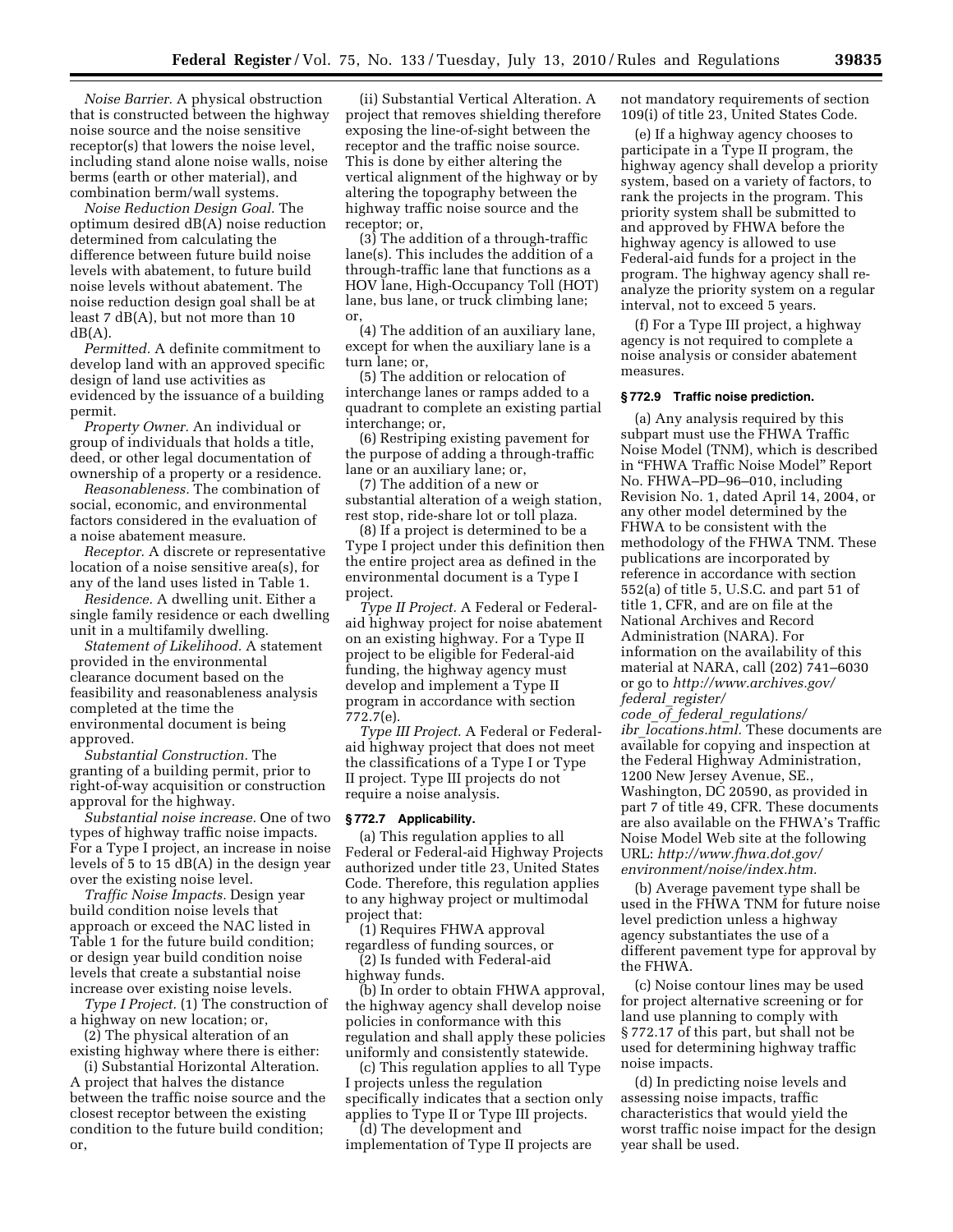# **§ 772.11 Analysis of traffic noise impacts.**

(a) The highway agency shall determine and analyze expected traffic noise impacts.

(1) For projects on new alignments, determine traffic noise impacts by field measurements.

(2) For projects on existing alignments, predict existing and design year traffic noise impacts.

(b) In determining traffic noise impacts, a highway agency shall give primary consideration to exterior areas where frequent human use occurs.

(c) A traffic noise analysis shall be completed for:

(1) Each alternative under detailed study;

(2) Each Activity Category of the NAC listed in Table 1 that is present in the study area;

(i) *Activity Category A.* This activity category includes the exterior impact criteria for lands on which serenity and quiet are of extraordinary significance and serve an important public need, and where the preservation of those qualities is essential for the area to continue to serve its intended purpose. Highway agencies shall submit justifications to the FHWA on a case-by-case basis for approval of an Activity Category A designation.

(ii) *Activity Category B.* This activity category includes the exterior impact criteria for single-family and multifamily residences.

(iii) *Activity Category C.* This activity category includes the exterior impact criteria for a variety of land use facilities. Each highway agency shall adopt a standard practice for analyzing these land use facilities that is consistent and uniformly applied statewide.

(iv) *Activity Category D.* This activity category includes the interior impact criteria for certain land use facilities listed in Activity Category C that may have interior uses. A highway agency shall conduct an indoor analysis after a determination is made that exterior abatement measures will not be feasible and reasonable. An indoor analysis shall only be done after exhausting all outdoor analysis options. In situations where no exterior activities are to be affected by the traffic noise, or where the exterior activities are far from or physically shielded from the roadway in a manner that prevents an impact on exterior activities, the highway agency shall use Activity Category D as the basis of determining noise impacts. Each highway agency shall adopt a standard practice for analyzing these land use facilities that is consistent and uniformly applied statewide.

(v) *Activity Category E.* This activity category includes the exterior impact criteria for developed lands that are less sensitive to highway noise. Each highway agency shall adopt a standard practice for analyzing these land use facilities that is consistent and uniformly applied statewide.

(vi) *Activity Category F.* This activity category includes developed lands that are not sensitive to highway traffic noise. There is no impact criteria for the land use facilities in this activity category and no analysis of noise impacts is required.

(vii) *Activity Category G.* This activity includes undeveloped lands.

(A) A highway agency shall determine if undeveloped land is permitted for development. The milestone and its associated date for acknowledging when undeveloped land is considered permitted shall be the date of issuance of a building permit by the local jurisdiction or by the appropriate governing entity.

(B) If undeveloped land is determined to be perrmitted, then the highway agency shall assign the land to the appropriate Activity Category and analyze it in the same manner as developed lands in that Activity Category.

(C) If undeveloped land is not permitted for development by the date of public knowledge, the highway agency shall determine noise levels in accordance with 772.17(a) and document the results in the project's environmental clearance documents and noise analysis documents. Federal participation in noise abatement measures will not be considered for lands that are not permitted by the date of public knowledge.

(d) The analysis of traffic noise impacts shall include:

(1) Identification of existing activities, developed lands, and undeveloped lands, which may be affected by noise from the highway;

(2) For projects on new or existing alignments, validate predicted noise level through comparison between measured and predicted levels;

(3) Measurement of noise levels. Use an ANSI Type I or Type II integrating sound level meter;

(4) Identification of project limits to determine all traffic noise impacts for the design year for the build alternative. For Type II projects, traffic noise impacts shall be determined from current year conditions;

(e) Highway agencies shall establish an approach level to be used when determining a traffic noise impact. The approach level shall be at least 1 dB(A) less than the Noise Abatement Criteria

for Activity Categories A to E listed in Table 1 to part 772;

(f) Highway agencies shall define substantial noise increase between 5  $dB(A)$  to 15  $dB(A)$  over existing noise levels. The substantial noise increase criterion is independent of the absolute noise level.

(g) A highway agency proposing to use Federal-aid highway funds for a Type II project shall perform a noise analysis in accordance with § 772.11 of this part in order to provide information needed to make the determination required by § 772.13(a) of this part.

#### **§ 772.13 Analysis of noise abatement.**

(a) When traffic noise impacts are identified, noise abatement shall be considered and evaluated for feasibility and reasonableness. The highway agency shall determine and analyze alternative noise abatement measures to abate identified impacts by giving weight to the benefits and costs of abatement and the overall social, economic, and environmental effects by using feasible and reasonable noise abatement measures for decisionmaking.

(b) In abating traffic noise impacts, a highway agency shall give primary consideration to exterior areas where frequent human use occurs.

(c) If a noise impact is identified, a highway agency shall consider abatement measures. The abatement measures listed in § 772.15(c) of this part are eligible for Federal funding.

(1) At a minimum, the highway agency shall consider noise abatement in the form of a noise barrier.

(2) If a highway agency chooses to use absorptive treatments as a functional enhancement, the highway agency shall adopt a standard practice for using absorptive treatment that is consistent and uniformly applied statewide.

(d) Examination and evaluation of feasible and reasonable noise abatement measures for reducing the traffic noise impacts. Each highway agency, with FHWA approval, shall develop feasibility and reasonableness factors.

(1) Feasibility:

(i) Achievement of at least a 5 dB(A) highway traffic noise reduction at impacted receptors. The highway agency shall define, and receive FHWA approval for, the number of receptors that must achieve this reduction for the noise abatement measure to be acoustically feasible and explain the basis for this determination; and

(ii) Determination that it is possible to design and construct the noise abatement measure. Factors to consider are safety, barrier height, topography, drainage, utilities, and maintenance of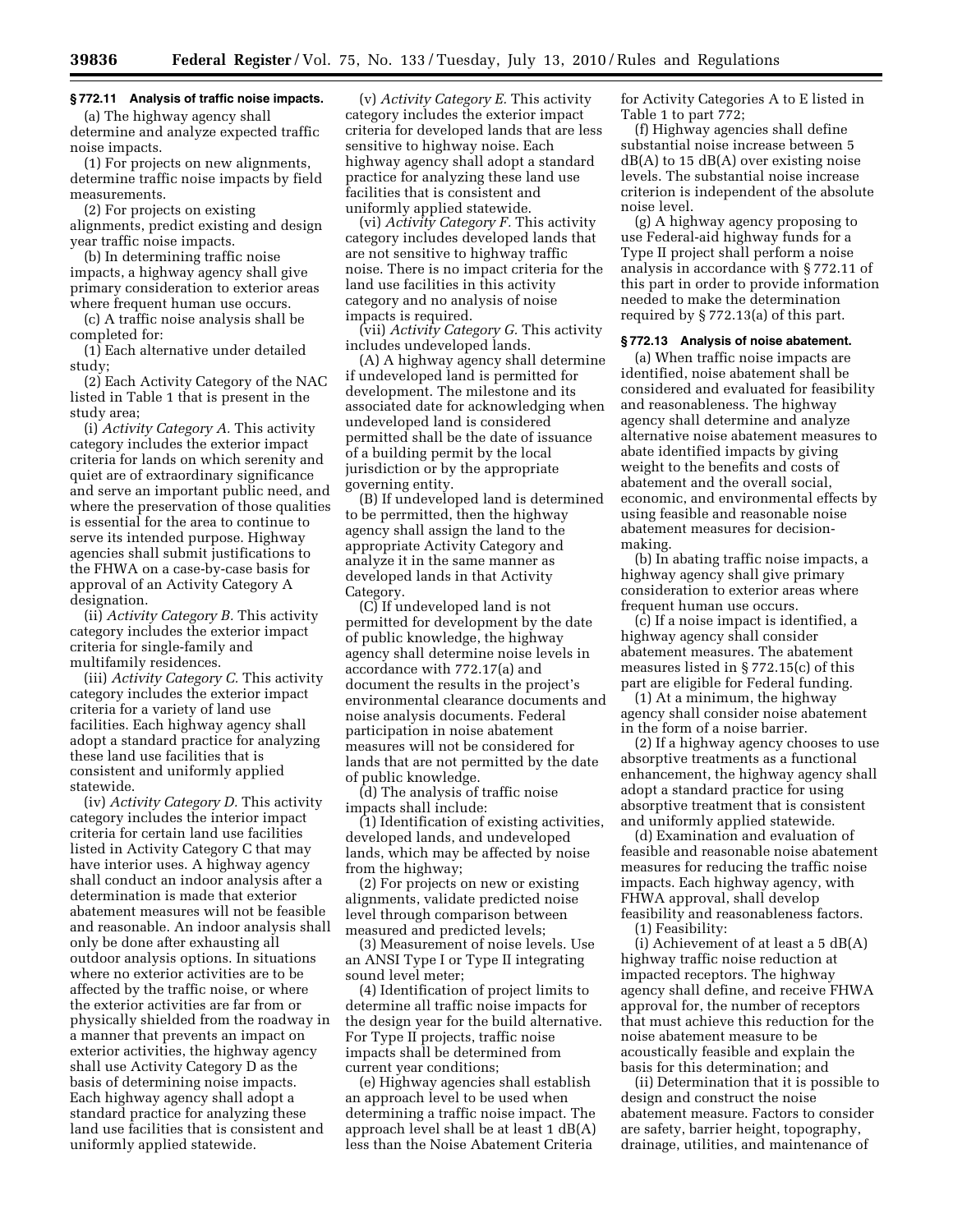the abatement measure, maintenance access to adjacent properties, and access to adjacent properties (*i.e.* arterial widening projects).

(2) Reasonableness:

(i) Consideration of the viewpoints of the property owners and residents of the benefited receptors. The highway agency shall solicit the viewpoints of all of the benefited receptors and obtain enough responses to document a decision on either desiring or not desiring the noise abatement measure. The highway agency shall define, and receive FHWA approval for, the number of receptors that are needed to constitute a decision and explain the basis for this determination.

(ii) Cost effectiveness of the highway traffic noise abatement measures. Each highway agency shall determine, and receive FHWA approval for, the allowable cost of abatement by determining a baseline cost reasonableness value. This determination may include the actual construction cost of noise abatement, cost per square foot of abatement, the maximum square footage of abatement/ benefited receptor and either the cost/ benefited receptor or cost/benefited receptor/dB(A) reduction. The highway agency shall re-analyze the allowable cost for abatement on a regular interval, not to exceed 5 years. A highway agency has the option of justifying, for FHWA approval, different cost allowances for a particular geographic area(s) within the State, however, the highway agancy must use the same cost reasonableness/ construction cost ratio statewide.

(iii) Noise reduction design goals for highway traffic noise abatement measures. When noise abatement measure(s) are being considered, a highway agency shall achieve a noise reduction design goal. The highway agency shall define, and receive FHWA approval for, the design goal of at least 7 dB(A) but not more than 10 dB(A), and shall define the number of benefited receptors that must achieve this design goal and explain the basis for this determination.

(iv) The reasonableness factors listed in § 772.13(d)(5)(i), (ii) and (iii), must collectively be achieved in order for a noise abatement measure to be deemed reasonable. Failure to achieve § 772.13(d)(5)(i), (ii) or (iii), will result in the noise abatement measure being deemed not reasonable.

(v) In addition to the required reasonableness factors listed in § 772.13(d)(5)(i), (ii), and (iii), a highway agency has the option to also include the following reasonableness factors: Date of development, length of time receivers have been exposed to highway

traffic noise impacts, exposure to higher absolute highway traffic noise levels, changes between existing and future build conditions, percentage of mixed zoning development, and use of noise compatible planning concepts by the local government. No single optional reasonableness factor can be used to determine reasonableness.

(e) Assessment of Benefited Receptors. Each highway agency shall define the threshold for the noise reduction which determines a benefited receptor as at or above the  $5 dB(A)$ , but not to exceed the highway agency's reasonableness design goal.

(f) Abatement Measure Reporting: Each highway agency shall maintain an inventory of all constructed noise abatement measures. The inventory shall include the following parameters: type of abatement; cost (overall cost, unit cost per/sq. ft.); average height; length; area; location (State, county, city, route); year of construction; average insertion loss/noise reduction as reported by the model in the noise analysis; NAC category(s) protected; material(s) used (precast concrete, berm, block, cast in place concrete, brick, metal, wood, fiberglass, combination, plastic (transparent, opaque, other); features (absorptive, reflective, surface texture); foundation (ground mounted, on structure); project type (Type I, Type II, and optional project types such as State funded, county funded, tollway/ turnpike funded, other, unknown). The FHWA will collect this information, in accordance with OMB's Information Collection requirements.

(g) Before adoption of a CE, FONSI, or ROD, the highway agency shall identify:

(1) Noise abatement measures which are feasible and reasonable, and which are likely to be incorporated in the project; and

(2) Noise impacts for which no noise abatement measures are feasible and reasonable.

(3) Documentation of highway traffic noise abatement: The environmental document shall identify locations where noise impacts are predicted to occur, where noise abatement is feasible and reasonable, and locations with impacts that have no feasible or reasonable noise abatement alternative. For environmental clearance, this analysis shall be completed to the extent that design information on the alterative(s) under study in the environmental document is available at the time the environmental clearance document is completed. A statement of likelihood shall be included in the environmental document since feasibility and reasonableness determinations may change due to changes in project design

after approval of the environmental document. The statement of likelihood shall include the preliminary location and physical description of noise abatement measures determined feasible and reasonable in the preliminary analysis. The statement of likelihood shall also indicate that final recommendations on the construction of an abatement measure(s) is determined during the completion of the project's final design and the public involvement processes.

(h) The FHWA will not approve project plans and specifications unless feasible and reasonable noise abatement measures are incorporated into the plans and specifications to reduce the noise impact on existing activities, developed lands, or undeveloped lands for which development is permitted.

(i) For design-build projects, the preliminary technical noise study shall document all considered and proposed noise abatement measures for inclusion in the NEPA document. Final design of design-build noise abatement measures shall be based on the preliminary noise abatement design developed in the technical noise analysis. Noise abatement measures shall be considered, developed, and constructed in accordance with this standard and in conformance with the provisions of 40 CFR 1506.5(c) and 23 CFR 636.109.

(j) Third party funding is not allowed on a Federal or Federal-aid Type I or Type II project if the noise abatement measure would require the additional funding from the third party to be considered feasible and/or reasonable. Third party funding is acceptable on a Federal or Federal-aid highway Type I or Type II project to make functional enhancements, such as absorptive treatment and access doors or aesthetic enhancements, to a noise abatement measure already determined feasible and reasonable.

(k) On a Type I or Type II projects, a highway agency has the option to cost average noise abatement among benefited receptors within common noise environments if no single common noise environment exceeds two times the highway agency's cost reasonableness criteria and collectively all common noise environments being averaged do not exceed the highway agency's cost reasonableness criteria.

### **§ 772.15 Federal participation.**

(a) *Type I and Type II projects.*  Federal funds may be used for noise abatement measures when:

(1) Traffic noise impacts have been identified; and

(2) Abatement measures have been determined to be feasible and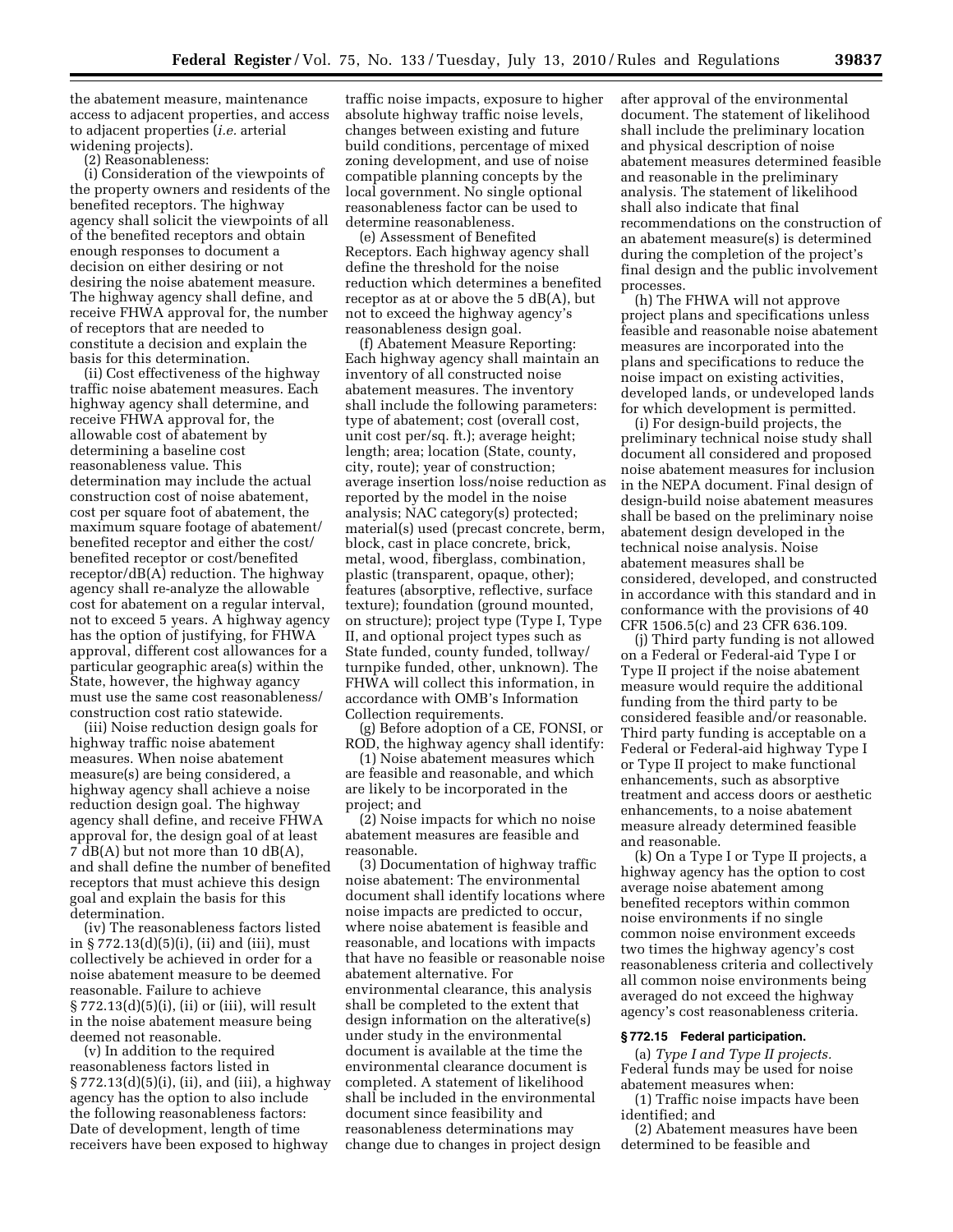reasonable pursuant to § 772.13(d) of this chapter.

(b) *For Type II projects.* (1) No funds made available out of the Highway Trust Fund may be used to construct Type II noise barriers, as defined by this regulation, if such noise barriers were not part of a project approved by the FHWA before the November 28, 1995.

(2) Federal funds are available for Type II noise barriers along lands that were developed or were under substantial construction before approval of the acquisition of the rights-of-ways for, or construction of, the existing highway.

(3) FHWA will not approve noise abatement measures for locations where such measures were previously determined not to be feasible and reasonable for a Type I project.

(c) *Noise Abatement Measures.* The following noise abatement measures may be considered for incorporation into a Type I or Type II project to reduce traffic noise impacts. The costs of such measures may be included in Federalaid participating project costs with the Federal share being the same as that for the system on which the project is located.

(1) Construction of noise barriers, including acquisition of property rights, either within or outside the highway right-of-way. Landscaping is not a viable noise abatement measure.

(2) Traffic management measures including, but not limited to, traffic

control devices and signing for prohibition of certain vehicle types, time-use restrictions for certain vehicle types, modified speed limits, and exclusive lane designations.

(3) Alteration of horizontal and vertical alignments.

(4) Acquisition of real property or interests therein (predominantly unimproved property) to serve as a buffer zone to preempt development which would be adversely impacted by traffic noise. This measure may be included in Type I projects only.

(5) Noise insulation of Activity Category D land use facilities listed in Table 1. Post-installation maintenance and operational costs for noise insulation are not eligible for Federalaid funding.

## **§ 772.17 Information for local officials.**

(a) To minimize future traffic noise impacts on currently undeveloped lands of Type I projects, a highway agency shall inform local officials within whose jurisdiction the highway project is located of:

(1) Noise compatible planning concepts;

(2) The best estimation of the future design year noise levels at various distances from the edge of the nearest travel lane of the highway improvement where the future noise levels meet the highway agency's definition of "approach" for undeveloped lands or properties within the project limits. At

a minimum, identify the distance to the exterior noise abatement criteria in Table 1;

(3) Non-eligibility for Federal-aid participation for a Type II project as described in § 772.15(b).

(b) If a highway agency chooses to participate in a Type II noise program or to use the date of development as one of the factors in determining the reasonableness of a Type I noise abatement measure, the highway agency shall have a statewide outreach program to inform local officials and the public of the items in § 772.17(a)(1) through (3).

### **§ 772.19 Construction noise.**

For all Type I and II projects, a highway agency shall:

(a) Identify land uses or activities that may be affected by noise from construction of the project. The identification is to be performed during the project development studies.

(b) Determine the measures that are needed in the plans and specifications to minimize or eliminate adverse construction noise impacts to the community. This determination shall include a weighing of the benefits achieved and the overall adverse social, economic, and environmental effects and costs of the abatement measures.

(c) Incorporate the needed abatement measures in the plans and specifications.

### TABLE 1 TO PART 772—NOISE ABATEMENT CRITERIA

[Hourly A-Weighted Sound Level decibels (dB(A)) <sup>1</sup>]

| Activity<br>category | Activity Leq(h) | Criteria <sup>2</sup><br>L10(h) | Evaluation<br>location | Activity description                                                                                                                                                                                                                                                                                                                                                                                            |
|----------------------|-----------------|---------------------------------|------------------------|-----------------------------------------------------------------------------------------------------------------------------------------------------------------------------------------------------------------------------------------------------------------------------------------------------------------------------------------------------------------------------------------------------------------|
|                      | 57              | 60                              | Exterior               | Lands on which serenity and quiet are of extraordinary significance and serve<br>an important public need and where the preservation of those qualities is<br>essential if the area is to continue to serve its intended purpose.                                                                                                                                                                               |
| B <sup>3</sup>       | 67              | 70                              | Exterior               | Residential.                                                                                                                                                                                                                                                                                                                                                                                                    |
| $C^3$                | 67              | 70                              | Exterior               | Active sport areas, amphitheaters, auditoriums, campgrounds, cemeteries, day<br>care centers, hospitals, libraries, medical facilities, parks, picnic areas,<br>places of worship, playgrounds, public meeting rooms, public or nonprofit in-<br>stitutional structures, radio studios, recording studios, recreation areas, Sec-<br>tion 4(f) sites, schools, television studios, trails, and trail crossings. |
| D                    | 52              | 55                              | Interior               | Auditoriums, day care centers, hospitals, libraries, medical facilities, places of<br>worship, public meeting rooms, public or nonprofit institutional structures,<br>radio studios, recording studios, schools, and television studios.                                                                                                                                                                        |
| $E^3$                | 72              | 75                              | Exterior               | Hotels, motels, offices, restaurants/bars, and other developed lands, prop-<br>erties or activities not included in A–D or F.                                                                                                                                                                                                                                                                                   |
| F                    |                 |                                 |                        | Agriculture, airports, bus yards, emergency services, industrial, logging, main-<br>tenance facilities, manufacturing, mining, rail yards, retail facilities, ship-<br>yards, utilities (water resources, water treatment, electrical), and<br>warehousing.                                                                                                                                                     |
| G                    |                 |                                 |                        | Undeveloped lands that are not permitted.                                                                                                                                                                                                                                                                                                                                                                       |

1Either Leq(h) or L10(h) (but not both) may be used on a project.

<sup>2</sup>The Leq(h) and L10(h) Activity Criteria values are for impact determination only, and are not design standards for noise abatement measures.

3 Includes undeveloped lands permitted for this activity category.